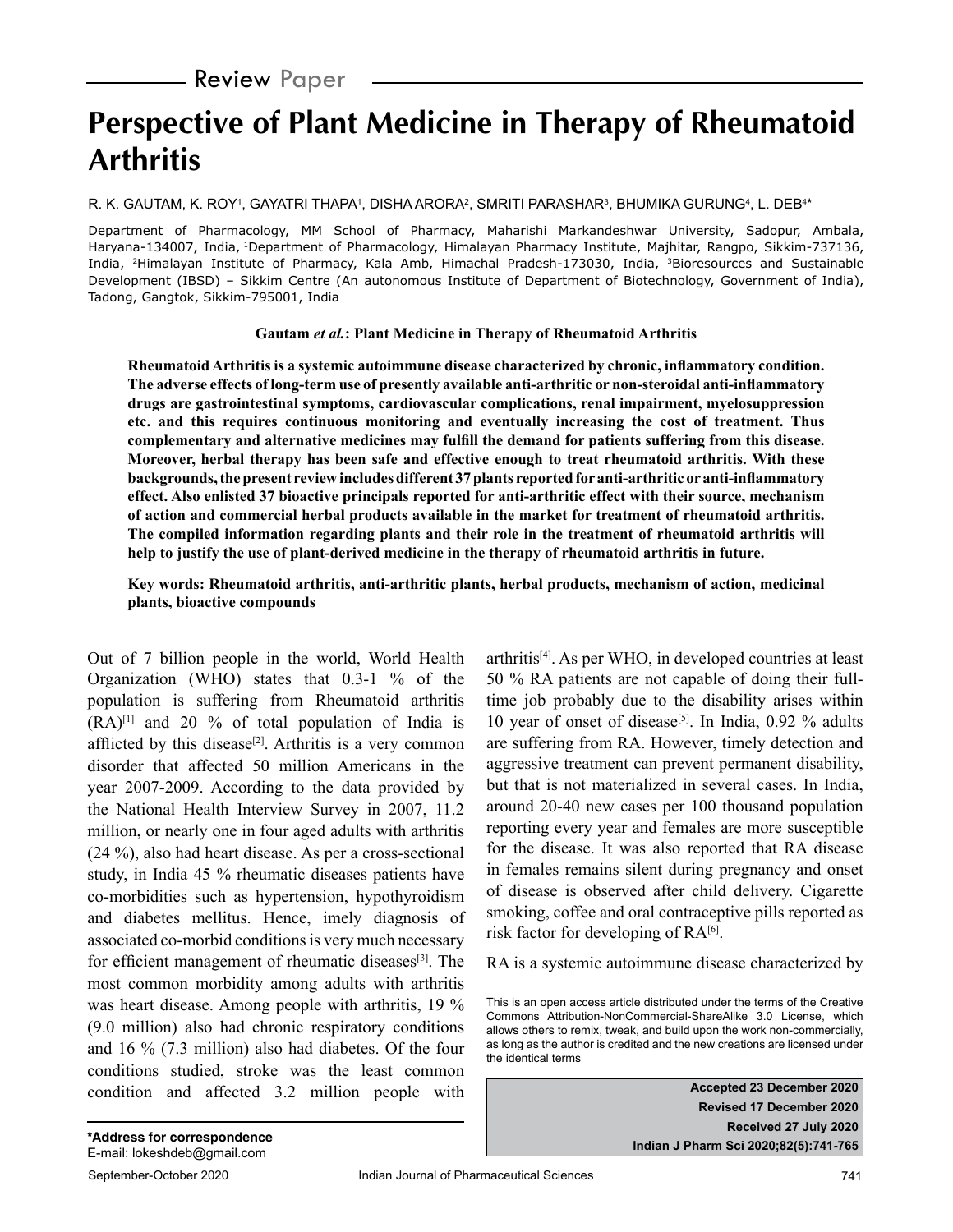chronic, inflammatory condition. The people suffering from RA are symptomized with pain, swelling, stiffness, destruction of cartilage and bone<sup>[1]</sup>. The four main symptoms of RA if present for 6 or more which confirms its diagnosis and this includes: morning stiffness in and around joints that lasts for one hour before maximal improvement is noted, swelling (arthritis) of soft tissue around three or more joints, swelling of proximal interphalangeal, metacarpophalangeal or wrist joint, symmetric arthritis<sup>[7]</sup>. Although the exact etiology is unknown but release of free radicals as a by-product of cellular metabolism may induce the generation of interleukins (IL) and Tumor necrosis factor-α (TNF- α) from T-cells. These intermediates in response produces growth factors, cytokines and adhesive molecules on immune cells which causes inflammation and destruction of tissues[8]. Due to RA, the pathological changes observed are hyperplasia of synovial membrane, infiltration of inflammatory cells. These changes results in articular destruction and cartilage erosion<sup>[9]</sup> This disease can be treated by either eliminating symptoms or slowing down its progression, which may lead to improvement of the quality of life<sup>[10]</sup>.

Keeping the goal of treatment in mind, presently used drugs can vary which includes: over the counter drugs (acetaminophen, ibuprofen); Disease modifying antirheumatic drugs (methotrexate (MTX), penicillamine); Nonsteroidal anti-inflammatory drugs (NSAIDs) (diclofenac, ketoprofen) and biological agents (TNF- $\alpha$ ) blockers, rituxan). Though these therapeutic agents reduce infection and joint destruction, numerous side effects appear on prolonged use. The long-term use of these drugs leads to GI symptoms (ulcer, indigestion, and stomatitis), cardiovascular complications, hematologic toxicity, diarrhea, immune reactions, renal impairment, myelosuppression etc. This requires continuous monitoring which increases the cost of the treatment[2,7,11].

The promising role as an anti-arthritic agent has been shown by many plants that are being used traditionally by various tribal and rural cultures worldwide. Herbal therapy has been safe and effective enough to treat RA and many are under scientific observation<sup>[12]</sup>.

Several mechanisms of action of plants to treat RA have been revealed with no observable side effects as compared to conventional therapy. The plants containing polyphenols exhibit their anti-rheumatic property by inhibiting inflammation either by modulating mitogenactivated protein kinases (MAPK) signaling pathway or by inhibiting Nuclear factor Kappa-Beta (NF-Кβ) pathway and Activator protein-1 (AP-1) transcription factors. They also inhibit the production of inflammatory cytokines and chemokine which further suppress the activity of Cyclooxygenase (COX) and inhibition of the inducible nitric oxide synthase (iNOs) further decreases the production of free radicals such as reactive oxygen and nitrogen species $[13,14]$ . Excessive production of nitric oxide (NO) which is a short-lived free radical produced from L-arginine is responsible for producing various inflammation and carcinogens at the site of inflammation which is inhibited by ethanolic extract of *Alpinia officinarum* rhizomes<sup>[15]</sup>. Flavonoids present in some plants like *Clausena anisata*, *Kigelia africana*, *Melianthus comosus* can inhibit the bio-synthesis of prostaglandins (PGs) which are the end products of immunologic responses in RA<sup>[16]</sup>. Flavonoids possess activity that inhibits inflammation and development of the induced granuloma. Quercetin like flavonoids blocks both COX and Lipoxygenase (LOX) pathways. Rutin and quercetin also possess anti-oxidant activity which suppresses the macrophage phagocytosis in RA<sup>[17]</sup>. Immune-suppressive effect is also exhibited by some plants like *Tripterygium wilfordii* which potentially inhibits the expression of pro-inflammatory cytokines, lymphocytes and synovial fibroblasts by inducing apoptosis in lymphocytes and synovial fibroblast and inhibition of proliferation $[18]$ . Immunomodulatory effect exhibited by some plants like Amla and Shankhpushpi causes reduction in the induction of NO synthase and these plants suppress lymphocyte proliferation in response to adjuvant induced arthritis (AIA). They inhibit T-cell activation indicated by decreased lymphocyte proliferation. It proves that these plants have immunosuppressive effect mediated by T-cells[19]. Also, *Camellia sinensis* (green tea) inhibits TNF-α, Interferon-γ, NF-Кβ, iNOS and COX by its active component Epigallocatechin-3-gallate. NO production is inhibited by Gingerol (*Zingeber officinalis*) and inhibits COX and LOX pathways thus inhibiting Prostaglandin-E2 (PGE2) synthesis. Hence, the various active constituents present in the plants aims at inhibiting pro-inflammatory cytokines which causes inflammation in the joints and cartilage destruction which are the distinguishing characteristics of  $RA^{[20]}$ .

Therefore, we have reviewed and summed most of the herbal plants with their possible mechanism that helps treat RA with no long-term side effects as compared to conventional approach and thus improving RA patient's state of diseased condition. The important plants exerting an anti- arthritic activity are listed below with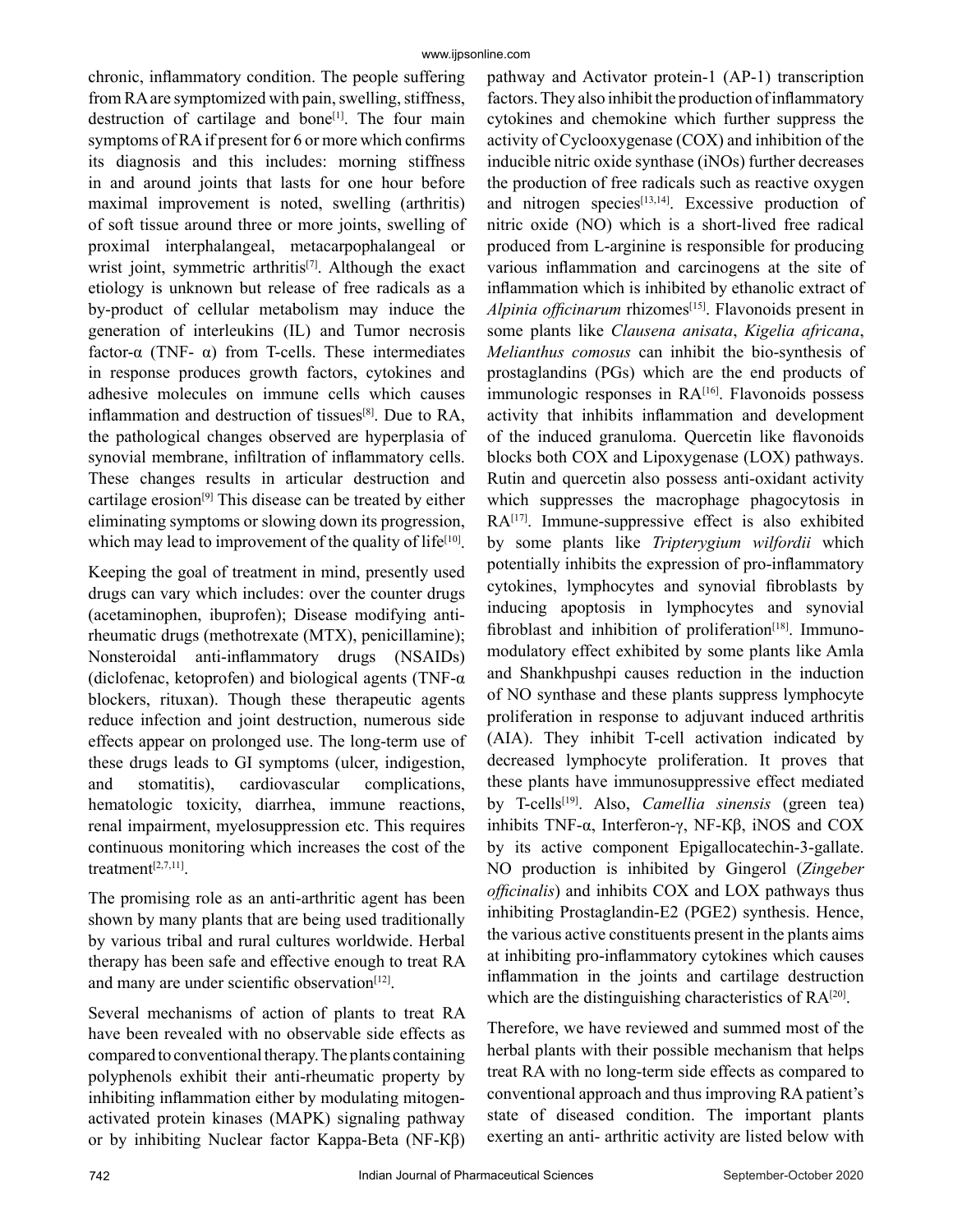their respective roles as a therapy for RA.

## **PLANTS USED IN THE THERAPY OF RA:**

#### *Adhatoda vasica* **nees:**

*Athatoda vasica* Nees belonging to the family Acanthaceae is an official drug in pharmacopoeia, India 1994. Pyrroloquinazoline alkaloid present in this plant possesses an anti-inflammatory property which was exhibited against adjuvant-induced experimental arthritis mice. Treatment with *Adhatoda vasica* extract (AVE) at different dose of  $(50, 100 \& 200)$  mg/kg significantly inhibited the progression of arthritis. Its administration reduced pro-inflammatory cytokines in serum and synovial tissues. It is observed that Toll like receptor (TLR-2) expression is suppressed in collagen induced arthritis in mice with the AVE administration. TLR-2 (component of innate immune system) is expressed on the macrophages and dendritic cell surfaces that is responsible for B and T-lymphocyte response generation under pathogenic incursion[21].

## *Ajuga bracteosa* **Wall ex Benth:**

*Ajuga bracteosa* belongs to the family Labiatae. Traditionally the plant is used for treatment of rheumatism, gout, palsy, diuretic, and also used as tonic, stimulant, astringent etc. in the Ayurveda and traditional healthcare systems of India. Phytochemically *A. bracteosa* has ajugarin I, lupulin A, withaferin A, reptoside and 6-deoxyharpagide<sup>[22]</sup>. 70 % ethanolic extract of *A. bracteosa* was evaluated for anti-arthritic activity against turpentine oil, formaldehyde (acute non immunological models) and complete Freund's adjuvant (CFA) induced (Chronic immunological) arthritics in albino rats. In the experiment turpentine oil and formaldehyde induced acute non immunological inflammation that was significantly checked by *A. bracteosa* in a dose dependent manner. The CFA also induced chronic immunological arthritis characterized by marked oedema in hind paw that persisted for weeks (primary reaction). The primary reaction followed by oedema in contra-lateral and front paws along with appearance of arthritic nodules in ear and tail i.e. delayed systemic response (secondary reaction). The X ray pictures of CFA induced arthritic rats also showed signification reduction in inflammation by *A. bracteosa* extract that was comparable to standard aspirin treated rats[23].

*Aconitum carmechaeli* Debx is an indispensable medicinal plant having anti-inflammatory, antirheumatic and neurological indications<sup>[24]</sup>. Chemical analysis has revealed that tuberous roots of Aconitum contain the alkaloids: benzoylmecasonine, aconitine, hypaconitine, heteratisine, heterophyllisine, heterophylline, heterophyllidine, atidine, isotisine, hetidine, hetsinone and benzoylheteratisine, and the plant contains: heteratisine, heterophyllisine, atidine, isotisine, hetidine, hetsinone and benzoylheteratisine<sup>[25]</sup>. The mother and lateral root of *A. carmichaelii* Debx, called as "Chuanwu" (CW) and "Fuzi" in Chinese respectively, CW has an anti-arthritic effect in CFA induced arthritis rats<sup>[26]</sup> and methanol extracts of crude Aconitum roots have anti-inflammatory effects in inhibiting acid-induced vascular permeability and carrageen-induced hind paw edema in mice. The antiarthritic properties may be due to immune-depression and down-regulation of inflammatory cytokines, which may be a potential candidate for the treatment of  $RA^{[27]}$ . Aconibal® and MTX showed the potential beneficial effects in RA management $[28]$ .

## *Angelica sinensis***:**

*Angelica sinensis* belongs to family Apiaceae. In China, *A. sinensis* has been used for the treatment of gynecological diseases, constipation, fever and hemorrhoids. The plant has also been used as a hematinic for nourishing blood, regulating menstruation, and relaxing bowels[29,30]. Over 70 compounds have been identified from *A. sinensis*, including essential oils such as ligustilide, butylphthalide and senkyunolide A, phthalide dimers, organic acids and their esters such as ferulic acid, polyacetylenes, vitamins and amino acids. Z-ligustilide (water insoluble and heat stable), among which Z-butylidenephthalide and ferulic acid are thought to be the most biologically active components[31-33]. Ethyl acetate fraction from *A. sinensis* (Essential Amino Acids) inhibited IL-1β induced RA synovial fibroblasts; matrix metalloproteinases (MMPs1&2), COX-2, and PGE2 production<sup>[34]</sup>. The combined action of sodium ferulate and polysaccharidic fraction of *A. sinensis* would prevent cartilage destruction in osteoarthritis and favor cartilage repair<sup>[35]</sup>. Calycosin is known to be one of the components of *Angelica sinensis*, which has been indicated to have an important role in the treatment of  $RA<sup>[36]</sup>$ .

## *Alpina officinarum***:**

It is known as lesser galangal and belongs to the family Zingiberaceae. It is an annual plant cultivated in

*Aconitum carmechaeli* **Debeaux:**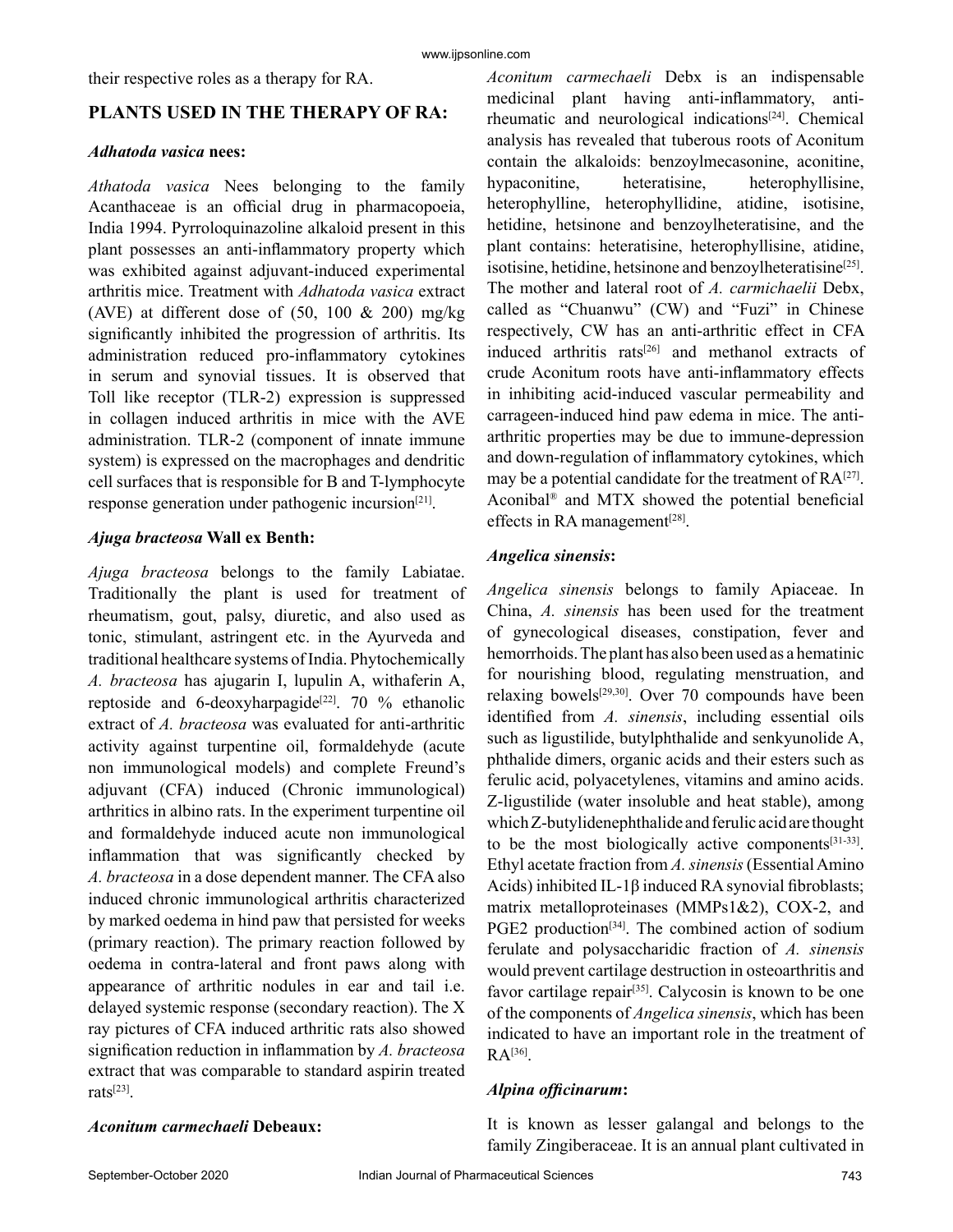Southern Asia. The rhizomes which are called galangal have been used as an anti-inflammatory, analgesic, stomachic and carminative since ages in traditional medicine. Its anti-inflammatory effect contributes in treating RA and osteo-arthritis. The rhizomes are dried underground and extracted using ethanol. Use of 80 % of ethanolic extract in CFA- induced chronic arthritis; Carrageenan induced paw edema in Sprague- Dawley rats showed anti-inflammatory activity. However, the effect was exerted in a dose dependent manner. Long term arthritis has been the purported cause of mental disturbances which may be due to the abnormal expression of a C-p55, Fos proto-oncogene (c-Fos) antigen in the limbic system. It is known from literature that memory plays role in adaptation to pain. 200 mg/ kg and 500 mg/kg of the extracted when given orally for 23 d led to the reduction of the expression of c-Fos protein antigen in the hippocampus region of the brain of CFA injected rats. Thus it is evident that the extract not only inhibits inflammatory mediators but it can also assist the psychiatric condition by recovering c-Fos expression in the hippocampus region in RA condition<sup>[15]</sup>.

## *Barleria prionitis***:**

The extract at a dose of 250 mg/kg showed most potent and significant  $(p \le 0.05 - 0.01)$  paw edema inhibition which is supported by the results of body weight, biochemical parameters, motor incoordination and nociceptive threshold in CFA induced arthritis model<sup>[6]</sup>. The aqueous plant extract showed anti-inflammatory activity by inhibiting PGs synthesis $[37]$ .

## *Bryonia alba***:**

*Bryonia alba.* L is a well-known herb for the treatment and cure of many ailments in central Europe<sup>[38]</sup>. *B. alba* in the form of a homeopathic formulation does exhibits promising results at various instance such as the xanthine oxidase and xanthine dehydrogenase activity[39].

## *Barringtonia racemosa* **Roxb.:**

It is a tree in the family Lecythidaceae found in coastal swamp forest of South Africa, India, Srilanka, Thailand. In the ayurvedic literature, its fruits are used for treatment of pain, inflammation and rheumatic conditions. Out of various constituents present in the plant, the Bartogenic acid (BA) isolated from the fruit has been shown to be effective when its evaluation was done in the CFA-induced arthritis in rats. This plant is also useful in as an anti-tumor, anti-nociceptive, antifungal etc. the extract obtained by cold maceration revealed that ethyl acetate fractions had potent anti-inflammatory activity. This extract was further fractionated on silica gel chromatography column whereby BA was isolated and its confirmation was done by chromatography and spectral data. Different dose of BA<sup>[2,5,10]</sup> mg/kg/d by mouth (p.o.) can protect the rat from arthritic lesions (primary and secondary). The secondary lesion is reduced due to potent suppression of cell mediated immunity in arthritic rat by BA. However, antiinflammatory effect is more than immune-suppressive effect as shown by reduced arthritic score. Reduced body weight during inflammation due to insufficient absorption of nutrients from intestine is ameliorated by the standard drug Diclofenac sodium and BA both. Also, white blood cell (WBC) count raised by IL-1βmediator in arthritic patients is normalized by BA. All these positive results to improve arthritic condition, manage pain and inflamed condition supports the use of *B. racemosa* and has led to its validation in ethnomedicinal use<sup>[40]</sup>.

## *Crinum asiaticum***:**

*Crinum asiaticum* L. belongs to the Amaryllidaceae family group of plants. Antinociceptive, antiinflammatory, and hepatoprotective effects of lycorine (a constituent of  $C$ . *asiaticum*) has been reported<sup>[41]</sup>. Antiinflammatory effect of *C. asiaticum* by the inhibition of iNOS and the release of PGE2, IL-6, and IL-8 has also been recorded[42]. The bulb of *C. asiaticum* is also useful in inflamed joints and sprains. Roasted bulb is used as rubefacient in rheumatism[43]. *C. asiaticum* leaf extract has potential anti-inflammatory effect to be recorded as plant-derived complementary medicine[44]. *C. asiaticum* Linn plant is used in Malaysia as a rheumatic remedy and to relieve local pain<sup>[45]</sup>.

## *Curcuma longa***:**

Turmeric and its curcumin-enriched extracts have been used for treating arthritis $[46]$ . The curcumin metabolites may be responsible for the anti-inflammatory and antioxidant activities that reduce the symptoms of metabolic diseases including osteoarthritis<sup>[47,48]</sup>. The oral supplementation of curcumin at the dose of 110 mg/ml/kg/d has a potential to delay and improve joint abnormality and injury in Sprague-Dawley rats with collagen-induced arthritis  $CIA<sup>[49]</sup>$ . Curcumin also inhibited formaldehyde induced arthritis in rats at a dose of 40 mg/kg<sup>[50]</sup>. Curcumin given at 1200 mg daily was effective in improving joint swelling, morning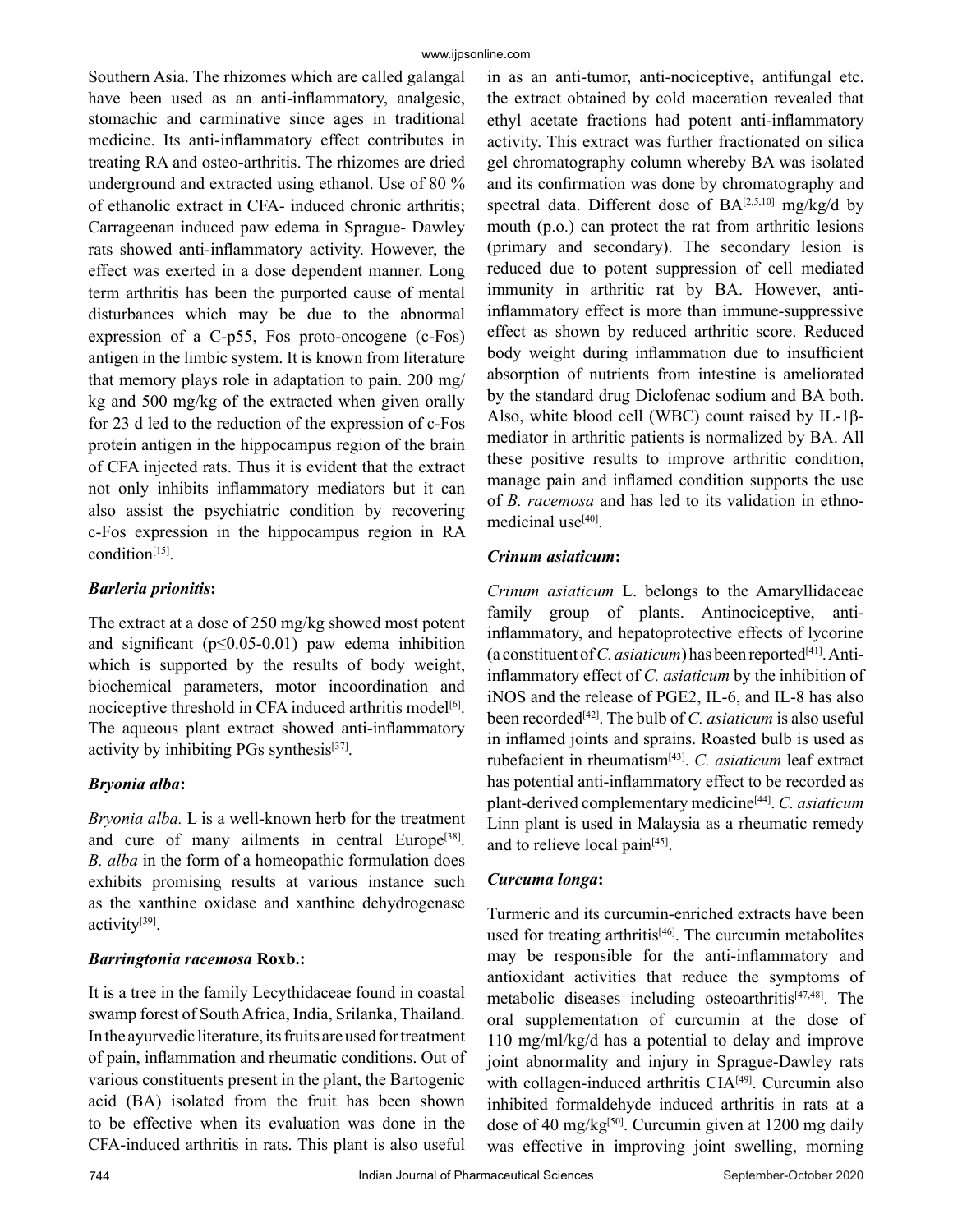stiffness, and walking time<sup>[51]</sup>. Turmeric has shown to alleviate the pain of inflammation in diseases such as RA and psoriasis, overall promoting the immune system response of acute inflammation for its therapeutic abilities and alleviating chronic inflammation<sup>[52]</sup>. Cell culture studies, animal experiments and clinical trials indicate that curcumin may be potential as a therapeutic agent in diseases such as inflammatory bowel disease, pancreatitis, arthritis, and chronic anterior uveitis<sup>[53]</sup>. Turmeric extract containing curcuminoids prevents experimental RA<sup>[54]</sup>.

#### *Coriandrum sativum***:**

*Coriandrum sativum* has been widely used in traditional medicine for treatment of RA and diabetes. Coriander seed possesses anti-arthritic activity, anti-inflammatory activity, antioxidant activity and hypolipidemic activity<sup>[55]</sup>. The anti-arthritic activity of coriander may be attributed to the modulation of proinflammatory cytokines in the synovium<sup>[56]</sup>. Cineole (one of the compounds of essential oil of coriander) and linoleic acid present in coriander possess anti-arthritic properties<sup>[57]</sup>. A reduction in primarily macrophagederived pro-inflammatory cytokines, viz., IL-6 and IL-1 β, and the cytokine receptor TNF-R1 observed in the *C. sativum* hydro alcoholic extract treated group<sup>[58]</sup>.

## *Clerodendrum serratum***:**

*Clerodendrum serratum* have potent anti-rheumatic and antipyretic properties. The ethanolic root extract of *C. serratum* showed significant anti-inflammatory activity in carrageenan induced paw oedema in rats, and also in the cotton pellet model in experimental mice, rats and rabbits at concentrations of 50, 100 and  $200 \text{ mg/kg}^{59}$ . The crude extracts of the aerial parts and roots of the plant *C. serratum* L. possess potential antirheumatic activity by supporting the folkloric use of the plant to treat various inflammatory conditions<sup>[60]</sup>. Root potion is used for chronic joints disease $[61]$ . In carrageenan induced paw edema test *C. serratum* has shown significant suppression of edema<sup>[62]</sup>.

## *Costus speciosus***:**

*Costus speciosus* belongs to the family Zingeberaceae which is an erect plant of about 2.7 m tall with tuberous root and sub-woody stem. It has many uses such as antioxidant, anti-cancer, anti-inflammatory, hepatoprotective, adaptogenic etc. In one of the *in vitro* studies, the effect of costunolide on the production of pro-inflammatory mediators was targeted and the mechanism was stimulated with lipo-polysaccharides (LPS) in a murine BV-2 cell culture. It was found that the level of inflammatory mediators such as TNF- $α$ , IL, IL-1, NOS and COX-2 in activated microglia was attenuated by costunolide through inhibition of NF-Kβ and MAPkinase pathways. It proves that rheumatism due to inflammation can be treated by *C. speciosus*[63]. CFA induced arthritis model is the best available experimental model of RA. When this model was used against the methanolic extract of *C. speciosus*, the extract exhibited a significant anti- arthritic activity in a dose dependent manner where the progression of the RA was inhibited. The extract can successfully suppress the swelling of paws of rats in both acute and chronic phase of inflammation<sup>[64]</sup>.

## *Cedrus deodara* **(Roxb.) Loud.:**

*Cedrus deodara* (Roxb.) Loud. belongs to the family Pinaceae and it is found in the Western Himalayas in Eastern Afganistan, Northern-Central India, South Western Tibet and Western Nepal. The oil and gum of *Cedrus deodara* have medicinal value in treating inflammation, dyspepsia, itching, elephantiasis, insomnia, hiccough, fever, bronchitis and piles. Especially leaves can be used to treat inflammation. The bitter wood has wide application in treating fever, rheumatism, piles, palsy, epilepsy, skin disease and urinary disorder. A review on *Cedrus deodara* revealed that the volatile oil extract of wood of this plant showed significant inhibition of carrageenan induced rat paw edema where the dose of 50 and 100 mg/kg body weight was given. It was also seen that the extract (50mg/ kg and 100mg/kg body weight) showed significant inhibition of exudative- proliferative and chronic phase of inflammation<sup>[65]</sup>. The volatile oil extracted by steam distillation was used against AIA in rats. The secondary lesions developed in the ears, forelimbs and tails were scored<sup>[66]</sup>.

## *Callicarpa macropohylla***:**

The leaves root and flower of *Callicarpa macropohylla* has an anti-inflammatory property. Its leaves also have analgesic and anti-pyretic effect. It belongs to the family Verbenaceae. When *in vitro* anti-arthritic activity was assessed, it was observed that the protein (albumin) denaturation was inhibited significantly at different doses (50 µg/ml, 100 µg/ml, 200 µg/ml, 400 µg/ml and 800 µg/ml showed 59.47 %, 64.10 %, 88.64 %, 98.21 %, and 130.52 % protection respectively). The standard drug used was Diclofenac sodium. Inhibition of albumin denaturation by *C. macrophylla* was assessed because denaturation of the tissue protein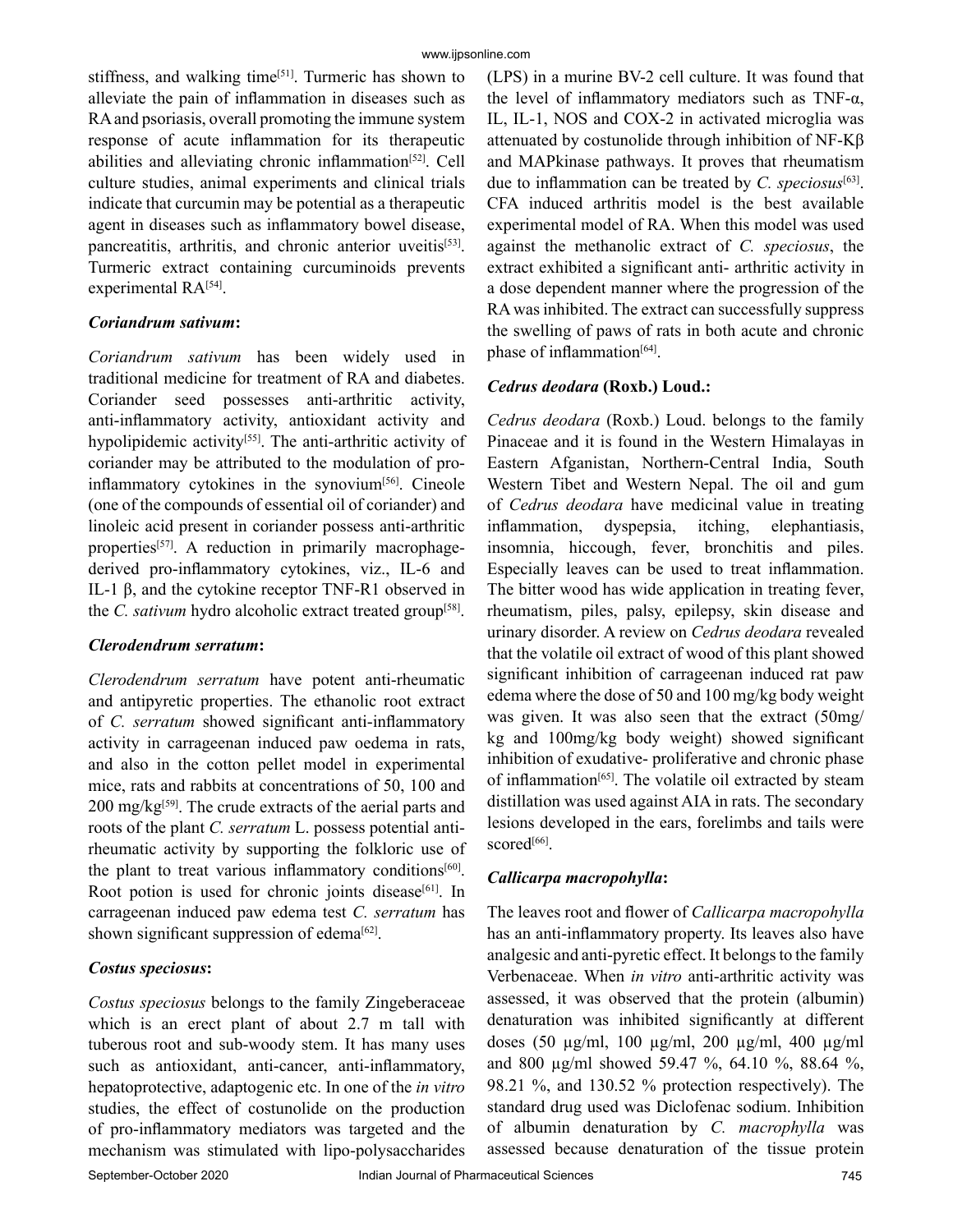takes place in arthritic diseases and is a cause of inflammation. It is reported that auto-antigen produced in certain arthritic diseases may be due to denaturation of proteins *in vivo*. Therefore, this plant can prevent protein denaturation and has significance in antiinflammatory drug development<sup>[67]</sup>. The *in vivo* test was also done using carrageenan as a phlogistic agent where the anti-inflammatory activity was evaluated by carrageenan paw edema method. It was found that the ethanolic and aqueous extracts of *C. macrphylla* contained carbohydrate, steroids, flavonoids and tannins. One or more of these phyto-constituents may inhibit the histamine, serotonin, PGs synthesis which plays the major role in inflammation $[3]$ .

## *Citrullus colocynthis***:**

*Citrullus colocynthis* Schrad belongs to the family Cucurbitaceae. Fresh immature fruits and seeds can be taken for extraction where water can be used for the maceration. To obtain the alkaloid, dried plant part is macerated in ammonium hydroxide (5 ml), ethanol (10 ml), and di-ethyl ether (30 ml). Then the mixture is separated by ether (150 ml) and chloroform (50 ml) and then treated with sulphuric acid. The base (precipitate) can be separated by adding ammonium hydroxide and the supernatant by adding chloroform following filtration. The  $LD_{50}$  is calculated to be 1 and 4 mg/kg. Both phase of inflammation induced by carrageenan paw edema in rats was reduced which showed dose-dependent antiinflammatory activity. The mechanism of the extract is that the production of the pro-inflammatory cytokines like IL-6 and IL-1β and COX-2 expression is decreased while it increases the anti-inflammatory cytokine IL-4 in carrageenan-injected paw edema. Hence the use of *C. colocynthis* is justified in treating RA<sup>[68]</sup>. One of the literature mentioned that the glycoside quercetin present in the fruit extract provided immunological protection henceforth the swelling in the paws caused by development of arthritis in rats was reduced $[69]$ .

## *Cinnamomum zeylanicum***:**

*C. zeylanicum* belongs to a family Lauraceae. Its bark has medicinal values such as anti-inflammatory, analgesic, rheumatism and anti-pyretic effect as reported in many traditional literatures. Immune-modulatory effect is also possessed by cinnamon. The active constituent that exert the activity are gallic acid and polyphenols. When the *C. zeylanicum* bark (CPP) was administered orally with a dose of 50, 100, 200 mg/kg/d for 9 d after  $12<sup>th</sup>$  d of induction by adjuvant induced arthritic rats, there was significant dose-dependent improvement in the weight of rats. Also, serum TNF-α concentration got significantly decreased in CPP treated rats (200mg/ kg/d). It can be said that CPP inhibits the PGs synthesis and its release because CCP showed its effectiveness only in the 3rd h of its administration and it is known that carrageenan induced edema in rats is attributed by the release of histamine/serotonin followed by PGs. Hence, it can be concluded that *C. zeylanicum* does have anti-arthritic activity<sup>[70]</sup>.

## *Celastrus paniculatus* **willd:**

It is one of the reputed plants in Ayurveda belonging to the family Celastraceae. The woody tree is India innate species and is distributed across Malaysia, China and Australia. Methanolic extract of flowers of *C. paniculatus* possess anti- inflammatory property along with analgesic activity. The herbal oil extracted from the seed by cold-pressed expression technique is used for treating rheumatism and gout as mentioned in the indigenous medicine system. The plant extract at a dose of 300 mg/kg exerts inhibitory effect on carrageenan induce paw edema in rats $[71,72]$ .

## *Euphorbia tirucalli***:**

The plant is known for its medicinal value, such as antibacterial, antifungal, antiviral, anti-parasitic, anti-arthritic, anti-diabetic, antioxidant $[73]$ . The plant is reported to be used traditionally in inflammatory disorders such as rheumatism and gout, to relieve pain in rheumatism and toothache, in nervine diseases, dropsy and deafness, and as a purgative $[74]$ . Triterpenoids from *E. tirucalli* may be used as a potent natural antiinflammatory therapeutic agent for the treatment of arthritis like disorders[75]. The bio-polymeric fraction showed dose dependent anti-arthritic activity and also showed *in vivo* immune-modulatory capacity being a major component in inhibiting arthritis<sup>[76]</sup>.

## *Lavandula stoechas* **L.:**

*Lavandula stoechas* L. belongs to family Lamiaceae. Phytochemical screening of extract of *L. stoechas* show presence of tannins, catechic tannins, flavonoids, sterols, coumarins, quinones, leucoanthocyans and mucilages compounds. Anti-inflammatory activities and sub-acute toxicity of hydro-ethanolic and polyphenols (flavonoid, tannin and mucilage) extracts from aerial part (branches, flowers and leaves) of *L. stoechas* was studied. The anti-inflammatory activity was evaluated by Carrageenan-Induced Rat Paw Edema method. The hydro-ethanolic extract of *L. stoechas* (5 and 10 %) inhibited the inflammation induced by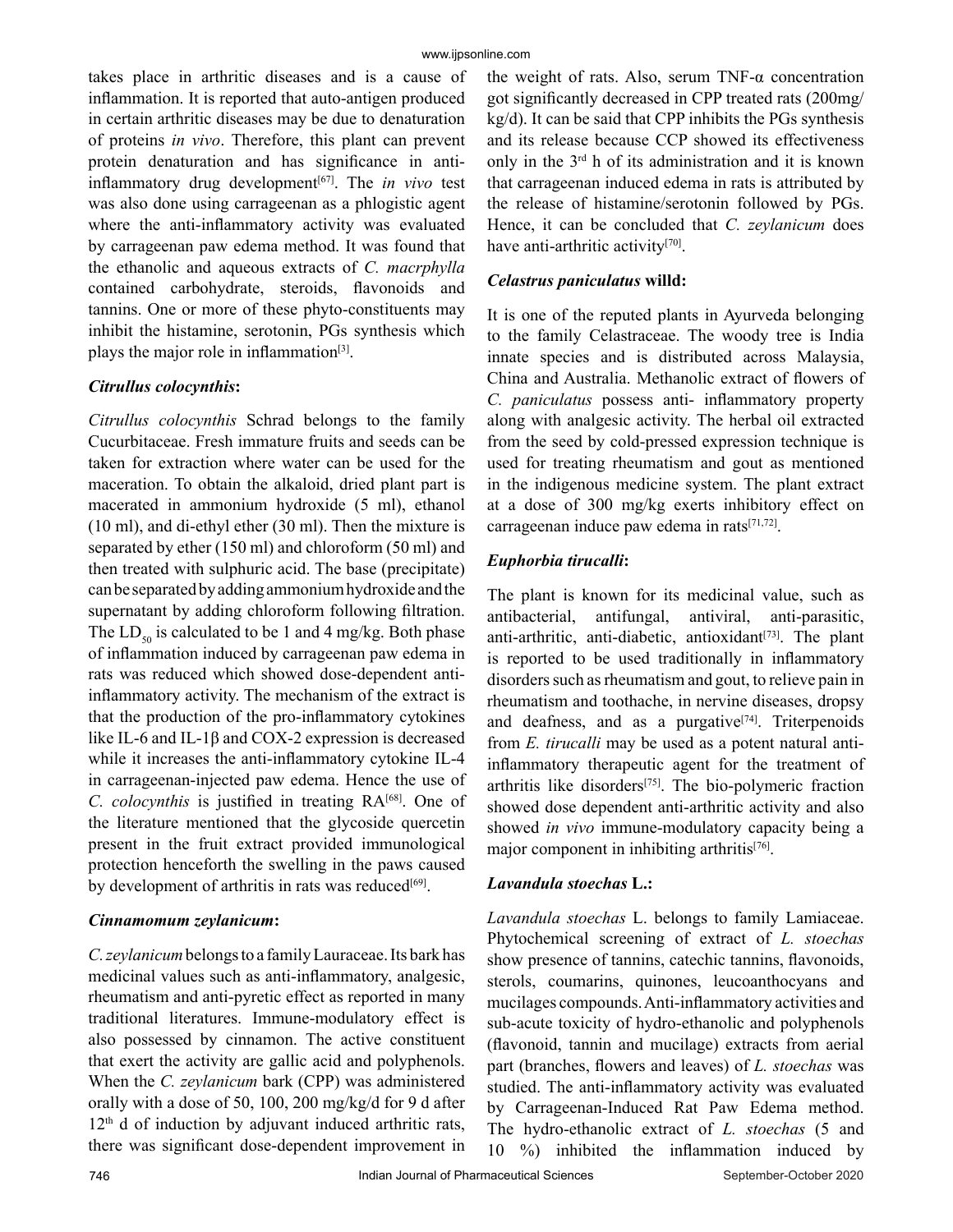carrageenan in rats in a dose dependent manner. At dose of 10 %, *L. stoechas* produced a significant inhibition of inflammation at 74 $\pm$ 7 % compared to 69 $\pm$ 10.3 % for diclofenac at 1 %. Flavonoid and mucilage extracts showed significant effect in reduction of edema<sup>[13]</sup>.

*L. stoechas* essential oil is found rich in fenchone (37.0 %) and camphor (27.3 %). *L. stoechas* is active against dermatophyte strains and showed potential anti-inflammatory activity at concentrations without affecting cell viability[77].

Anti-inflammatory properties of *L. stoechas* extracts in two inflammatory experimental models: 2,4,6-Trinitrobenzenesulfonic acid model of rat colitis and the carrageenan-induced paw edema in mice were studied. *L. stoechas* extracts displayed immunomodulatory properties *in vitro* down-regulating different mediators of inflammation like cytokines and NO. They also showed anti-inflammatory effects in the TNBS model of colitis as evidenced by reduced myeloperoxidase activity and increased total glutathione content indicating a decrease of neutrophil infiltration and an improvement of the oxidative state. They also displayed anti-inflammatory effects in the carrageenaninduced paw edema in mice, since a significant reduction of the paw thickness was observed $[77,78]$ .

## *Moringa oleifera* **Lam.:**

It is an ornamental tree belonging to the family Moringaceae. Its seeds can be used to treat RA and the whole plant can be used as an anti-microbial agent, in venomous bites. The seeds powder is defatted with petroleum ether and then extracted with 95 % ethanol. The phyto-constituents present are alkaloids, flavonoids, glycosides, tannins and terpenoids. The effect of *M. oleifera* on CFA induced arthritis in rats showed that the percentage weight reduction was significantly less. Similarly, when paw edema volume was measured, there was significant, very significant and highly significant decrease in the primary lesion in the *M. oleifera* 1 (100 mg) (MO1), *M. oleifera* 2 (200 mg) (MO2) and standard drug dexamethasone treated groups respectively. The serum parameters reflected the significantly increased level of Rheumatoid factor in arthritic diseased group which was reversed by MO1 and MO2 treatment for 21 d. Also, TNF-α, IL-1 and IL-6 was restored to nearly normal levels. This protective effect of the extract is thought to be brought about by the presence of flavonoid and antioxidants. Additionally, flavonoid prevents osteoporosis by increasing the bone mineral density. Furthermore,

to explain the mechanism of action of the extract, the *M. oleifera* treatment interferes with the formation of either IL-1 or IL-6 or TNF-α and reduces the development of RA in rats due to adjuvant treatment<sup>[79]</sup>. In another study, the effect of the methanolic extract on turpentine oil induced arthritis (acute model) showed 70.25 %, 90.46 % and 91.33 % at 125, 250 and 500 mg/  $kg$  p.o percent inhibition respectively<sup>[80]</sup>.

## *Oryza sativa* **Linn. Njavara Rice:**

*Oryza sativa* L. (Njavara) belongs to the family Oryzae. It is grown exclusively in Kerala, South India. Since ancient times, and is used mainly for ayurvedic treatments. Njavara rice is used to treat arthritis, cervical spondylitis, muscle wasting, skin diseases, certain neurological problems circulatory, respiratory and digestive systems. Njavara kizhi is a specialized Ayurvedic therapy for treatment of paralysis, arthritis and neurological problems[81]. Njavara was studied for its anti-arthritic activity and anti-denaturation study by using bovine serum albumin (BSA)<sup>[82]</sup>. Denaturation of protein is one of the causes of  $RA^{[83,84]}$ . When BSA is heated it undergoes denaturation and express antigens associated with type- III hypersensitivity reaction and that is related to diseases such as serum sickness, glomerulonephritis, RA and system lupus erythematous[85].

The *in vitro* anti-arthritic activity was analyzed by BSA method. The sample Njavara rice extract showed 31.3, 43.6, 64.3, 77.6 % inhibition of denaturation of bovine serum at the concentration of 100, 250, 500 and 1000 µl whereas standard diclofenac at 250 µl showed 51.7 % inhibition of denaturation activities. Production of auto-antigens in certain rheumatic diseases may be due to *in vivo* denaturation of proteins. Mechanism of denaturation probably involves alteration in electrostatic, hydrogen, hydrophobic and disulphide bonding. Ethanolic extract of *O. sativa* (Njavara) possess anti-arthritic activity due the presence of high number of bioactive compounds especially flavonoids. The higher oryzanol content, chemical indices, antioxidant and anti-inflammatory activity for Njavara compared with staple varieties corroborates with its medicinal use in Ayurveda<sup>[86]</sup>.

## *Pinus lambertiana***:**

*Pinus lambertiana* commonly known as the sugar pine or sugar cone pine is the tallest and massive pine tree and the longest cones of any conifer. Anti-arthritic activity of pinitol (PIN) was evaluated in AIA rat model.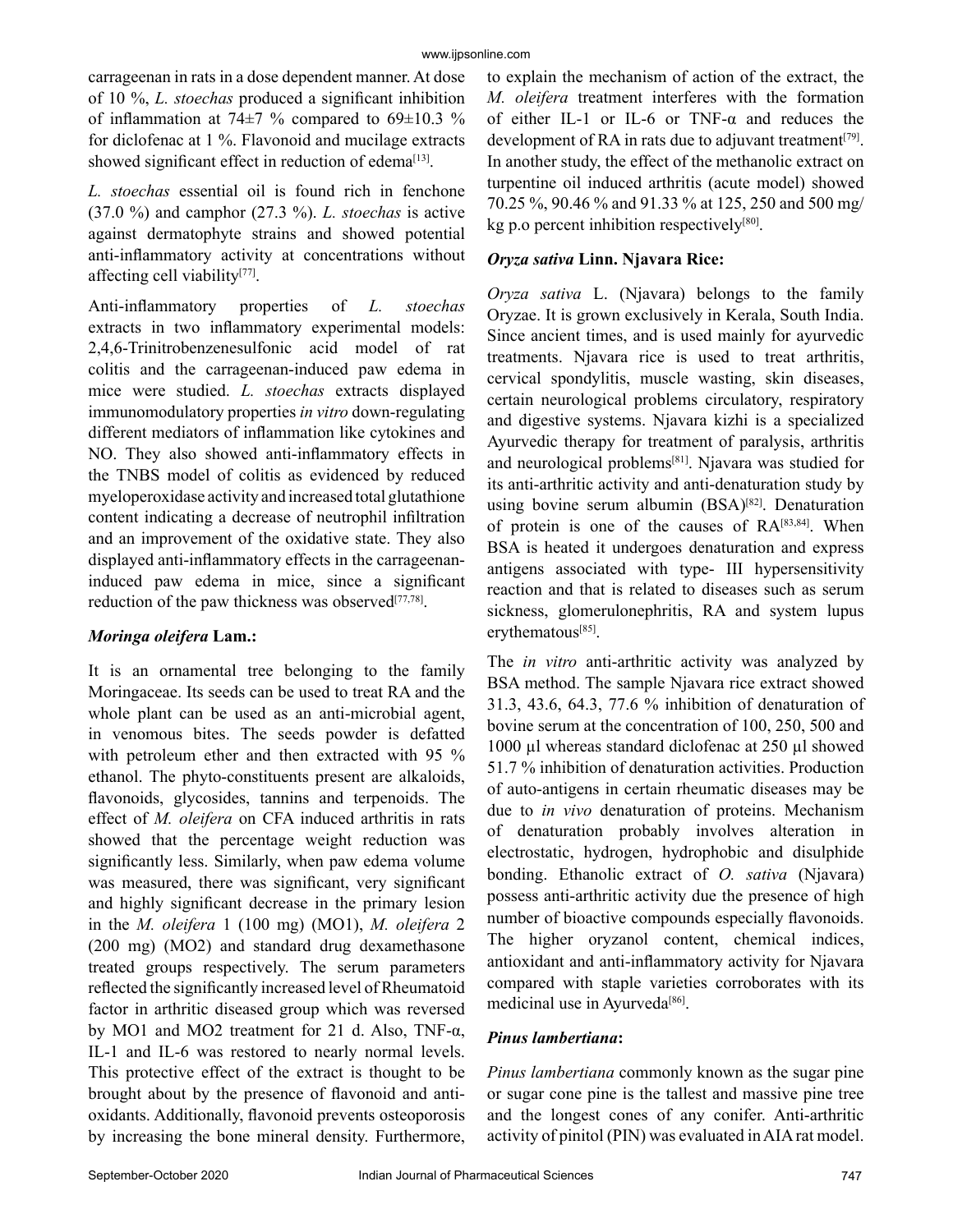Pinitol is one of the major constituents and mainly isolated from *P. lambertiana*. PIN mimics the effects of insulin by acting downstream in the insulin signaling pathway. Inflammation was induced by injecting heat killed strain of Mycobacterium tuberculosis mixed in paraffin oil in the right hind paw of rats. PIN was administered orally at 1, 2, 4 and 8 mg/kg once daily to treat the inflammation. The experiment showed a dosedependent decrease in edema and showed a suppression of mediators such as PGE2 and Leukotriene B4 (LTB4). PIN induced an inhibition of T cell mediated immune response causing suppression of CD4+ and CD8+ T cells by flow cytometer in arthritic animals. It also significantly lowered pro-inflammatory T helper type (Th)-1 cytokine levels in arthritic paw tissue homogenate supernatant viz. IL-2, IFN-c, and TNF-a with maximum inhibition at dose levels of 4 mg/kg p.o. and enhanced the production of anti-inflammatory (Th2) cytokines IL-4 and IL-5 estimated by cytometric bead array immunoassay. PIN at graded doses also significantly decreased the expression of IL-1b and nitric oxide levels showing significant inhibition of these parameters[87].

## *Piper nigrum***:**

It is commonly called black pepper and is a flowering vine that belongs to Piperaceae family. It has a wide application ranging from spice, preservative, perfume to its medicinal uses. The medicinal use is brought about by the phenolic component Piperine. As this plant has shown *in vitro* inhibition of enzymes that helps in bio-synthesis of leukotriene, PGs, 5-lipoxygenase and COX-1, it contributes the major role in treatment of RA. Specifically, IL6 and PGE2 production was inhibited when *in vitro* study was carried out taking IL1β-stimulated RA fibroblast like synoviocytes (FLS) derived from arthritic patients. Also MMP13 collagenase enzyme was significantly inhibited in IL-1B stimulated FLS[88].

## *Premna serratifolia* **linn.:**

It belongs to the family Verbenaceae and is widely distributed shrubs in deciduous forest of India and other parts of Asia. The woods *P. serratifolia* is useful in the treatment of arthritis. It has been reported in the indigenous system of medicine. The shrub can be used to treat many conditions such as weakness of limbs, headaches, cold and fever. It has also certain activity such as anti- coagulant, anti-inflammatory, anti-oxidant, anti-parasitic, in treating rheumatism and gonorrhea. Phyto constituents such as alkaloids, steroids, flavonoids, phenolic compounds, tannins and glycosides present in the shrub was revealed by the preliminary screening of the ethanol extract of the plant.

In the Freund's AIA model, treatment with 300 mg/kg body weight p.o of the plant extract improved the chronic swelling in multiple joints caused by influence of inflammatory cells and erosion of joint cartilage. These inflammatory cell mediators such as cytokines and interferon released during chronic inflammation are responsible for pain, destruction of bone leading to disability. Also the percentage inhibition of rat paw edema was produced to be 68.32 % with ethanolic extract which is a close value obtained to that of a standard drug (indomethacin=74.87 %) after 21 d of model induction. The extract can significantly increase the Red Blood Cells (RBC) count and body weight which is reduced in arthritic model. However, it can decrease the WBC count which gets increased in adjuvant model due to the release of IL-1B, in response to its release, the production of granulocyte and macrophage colony stimulating factors are also increased.

Therefore, the significant anti-arthritic activity is exhibited by the several phyto constituents particularly Iridoid glycosides present in this plant which proves it to possess medicinal value suitably $[89]$ .

## *Ranunculus sceleratus* **Linn.:**

*Ranunculus sceleratus* belong to family Ranunculaceae commonly known as blister buttercup, celery leaved crowfoot (English); jal dhaniyaa (folk). The whole plant is capable of promoting blood circulation by removing blood stasis, expelling cold, relieving swelling, and removing excessive heat from the liver and the gall bladder. It can also cure internal abscess, malaria, scrofula, snake or scorpion venom, and acute icteric hepatitis[90].

Plants chemically constitute 5-hydroxy tryptamine, apigenin, apigenin 4′-O-α-rhamnopyranoside, apigenin 7-O-βglucopyranosyl-4′-O-α-rhamnopyranoside, tricin 7-O-β-glucopyranoside, isoscopoletin, tricin, Protocatechuyl aldehyde, Protoanemonin<sup>[91]</sup>. *R. sceleratus* aerial are known to have anti-inflammatory activity investigated in rats *in vivo* and *in vitro*, nonpolar extract were able to inhibit eicosanoid production whereas polar extract enhanced the synthesis of 5(S)- HETE , LTB4 and  $12(S)$ -HHTrE aerial part<sup>[92]</sup>.

## *Randia dumetorum***:**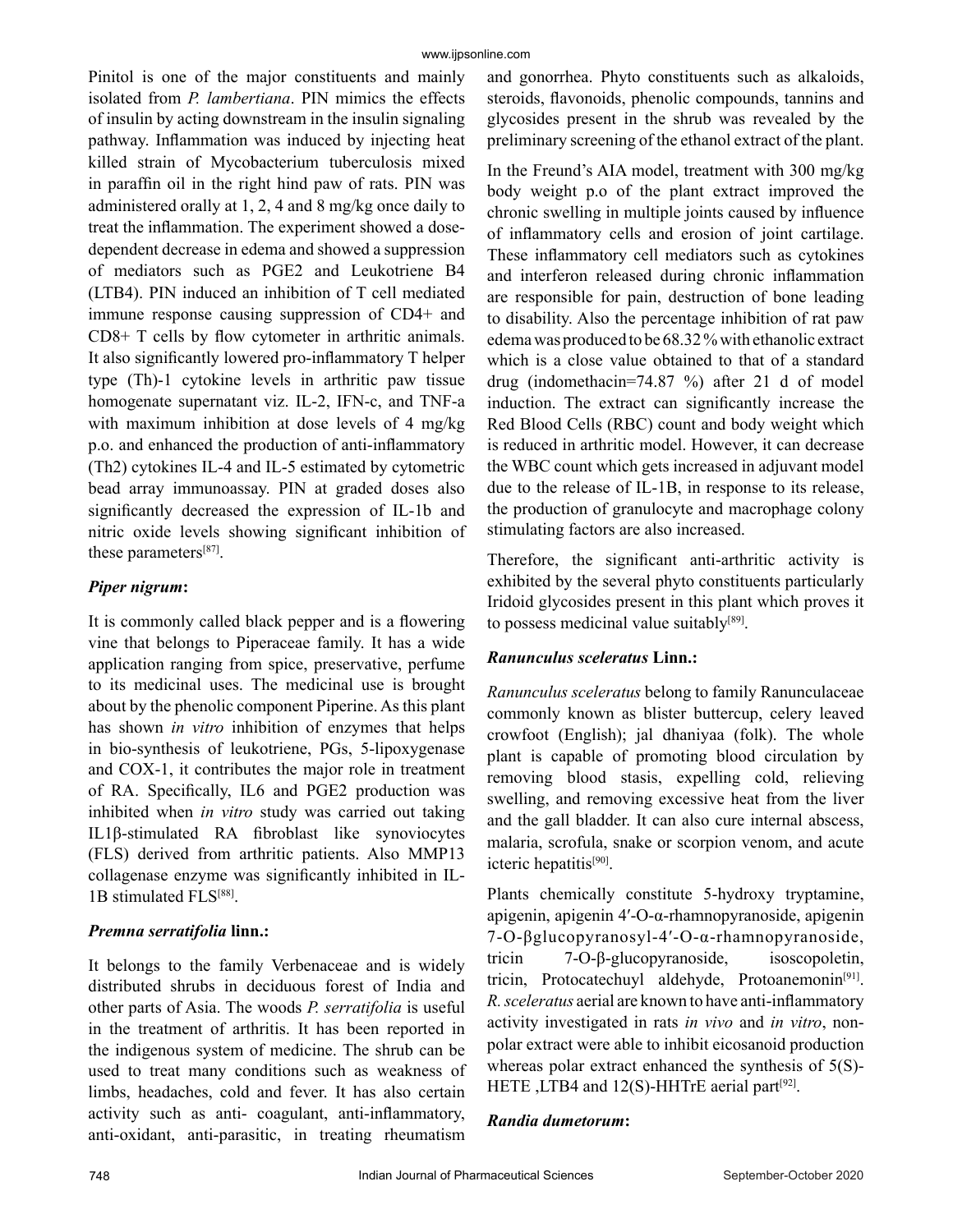It is a large thorny shrub belonging to the family Rubiaceae and is spread all over India upto 4000 ft. height. The phyto constituents present in this shrub include glycosides, triterpenoids, randianin, saponins and steroids. It is useful against bacteria, allergy, inflammation and algesia. Its fruit treat abscess, ulcers, inflammation and other skin related disorders. However, the main anti-arthritic activity is exhibited by the fruit of this shrub[93]. *R. dumetorum* at a dose of 100, 200 and 300 mg/kg reduces paw volume edema in rats which signifies the anti-inflammatory property of the plant. Arthritic score is decreased dose dependently from d 12 onward of CFA induction in rats. In collagen induced rats, bone destruction was observed by radiological analysis and it was seen that there was development of narrowing of the spaces in the inter-tarsal joints. Also, the soft tissue was swollen and severe erosions of all joint space were observed. But the extract treated group of rats revealed the improvement in these abnormalities characterized by small erosions with rare asymmetric soft tissue swelling and minimum narrowing of the joint space. Histopathological results strengthens the anti-arthritic activity of this plant<sup>[94]</sup>.

#### *Santalum album***:**

*Santalum album* Linn. belongs to family Santalaceae is commonly known as white sandalwood (English), safed chandan (Hindi) and srigandha (Sanskrit). It is found widely and cultivated in southern states of India. Traditionally, this plant is used in headache, fever and inflammation. The wood oil is used as diuretic, stimulant and disinfectant. Sandalwood contains a volatile oil 2.5-6 %. The main constituents of volatile oil are santalol, isovaleric aldehyde, santanone, santalone and tannic acid. The plant was evaluated for anti-inflammatory activity. The methanolic extract of wood was also evaluated for anti-inflammatory activities at various doses (100, 250  $\&$  500 mg/kg) and compared with Diclofenac sodium (7 mg/kg) taken as standard. The extract showed maximum effect at 500 mg/ $kg^{[95]}$ . Flavonoid extracted from the leaves of *S. album* for determining their anti-inflammatory and immunosuppressive activity<sup>[96]</sup>.

## *Salvia mellifera***:**

*Salvia mellifera*, is used as a topical preparation to relieve minor to moderate pain. The plant also contains diterpenoids such as rosmanol and carnosic acid that are analgesic and anti-inflammatory agents[97].

## *Sida rhombifolia* **Linn.:**

*Sida rhombifolia* Linn. belong to the family Malvaceae. The Sida species is one of the most important families of medicinal plants in India. Plants aerial part extracts were screened for various parameters of anti-arthritic activity, such as adjuvant-induced arthritis, motor performance, mean distance travelled, and histopathological study. It showed that the polar constituents (ethanol and aqueous extracts) of the plant *S. rhombifolia* were useful in the treatment of arthritis<sup>[98]</sup>. Anti-oxidant potential of *S. rhombifolia* extracts for 30 d on AIA in experimental rats was investigated. The altered levels of haematological parameters were reverted to near normal levels; especially the elevated rate of erythrocyte sedimentation was significantly reduced by *S. rhombifolia* extracts in experimental rats. Oral administration of root and stem of *S. rhombifolia* extracts significantly increased the levels of thiobarbituric acid reactive substances and activities of catalase and glutathione peroxidase and decreased the levels of reduced glutathione and superoxide dismutase activity in arthritis induced rats[99].

#### *Swertia chirata* **Buch.Ham:**

*Swertia chirata* Buch.Ham (Fam. Gentianaceae) is widely used in India to treat fever, malaria and liver diseases<sup>[100]</sup>. In addition, it is reported to have antiinflammatory activity $[101]$ . Xanthone derivatives like mangostin, isomangostin and mangostin triacetate are known to possess significant anti-inflammatory activities. The total xanthones of Swertia species produce significant CNS stimulant action<sup>[102,103]</sup>.

Anti-inflammatory effect of xanthone derivative (1, 5-dihydroxy-3,8-dimethoxy xanthone) of *S. chirata* (SC-I) in acute, sub-acute and chronic experimental models in male albino rats was studied<sup>[100]</sup>.

Aqueous extract of *S. chirayita* stem was studied on the anti-inflammatory cytokines balance in primary joint synovium of adjuvant-induced arthritic mice. The level of pro-inflammatory cytokines was found elevated in the joint synovium of arthritic mice in comparison to normal joints. Administration of *S. chirayita* extract in varying doses through the oral route, a dose dependent (0, 11.86 and 23.72 mg/kg body weight) reduction of TNF-α, interleukin-1β, (IL-β) and interferon-γ, (IFN-γ) and elevation of Interleukin- 10 (IL-10) was observed in the joint homogenates of arthritic mice. Interleukin-6 (IL-6) was not down regulated in joint homogenate of arthritic mice at the dose 11.86 mg/kg but at higher doses (23.72 and 35.58 mg/kg) significant reduction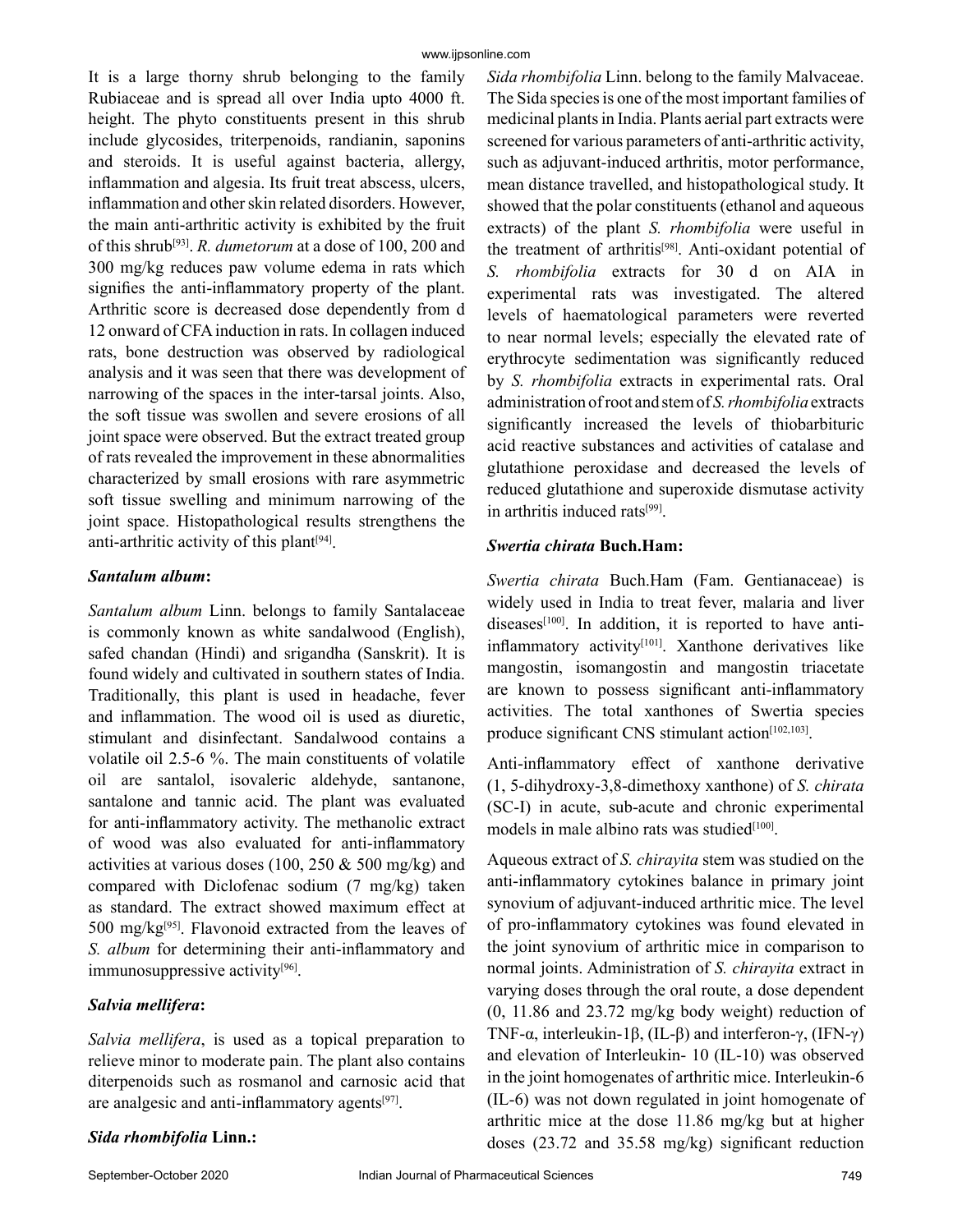was observed. The aqueous extract was found to possess two polar compounds, amerogentin and mangiferin but was devoid of swerchirin, chiratol, methyl swetianin, and swertanone. Mangiferin possess potent antiinflammatory property and presumed its presence in the aqueous extract of S. chirayita is responsible for reducing TNF-α, IL-1β, IL-6, and IFN-γ and/or elevating IL-10 in the joint homogenates of arthritic mice on d  $12^{[104]}$ .

#### *Syzyium cumini***:**

*Syzygium cumini* (Family: Myrtaceae) is a folklore plant traditionally indicated to treat various inflammatory disorders. Phytochemical screening of the ethyl acetate and methanolic extracts of *S. cumini* seed used in this study revealed that the crude extract contained alkaloids, amino acids, flavonoids, glycosides, phytosterols, saponins, steroid, tannins and triterpenoids. *S. cumini* seeds can also have various medicinal values such as anti-inflammatory, antidiabetic and analgesic activities and also for central nervous system activity<sup>[105]</sup>. Anti-rheumatic activity of petroleum ether extract of *S. cumini* stem bark at the doses of 50, 500, 750, 1000 mg/kg on CFA AIA has been studies in rats. The treatment is assessed by measuring the paw volume, body weight, arthritic index, and rheumatoid factor. The result showed that the extract inhibited the CFA induced arthritis in dose dependent manner and this effect was more significant  $(p<0.05)$  with 1000 mg/kg dose. The standard drugs Indomethacin (10 mg/kg), dexamethasone (0.1 mg/kg) also produce significant anti-rheumatic effect in rats and are compared with test drug<sup>[106]</sup>. The anti-arthritic effect of oral administration of methanolic extract of *S. cumini* seeds (SME) on Freund's complete adjuvant (FCA) induced arthritis has been studied in rats. The treatment is assessed by measuring the paw volume and by using various hematological parameters like hemoglobin (Hb) content, total RBC count, WBC count and erythrocyte sedimentation rate (ESR).The extract inhibited the CFA induced arthritis in a dose dependent manner and this effect was more significant  $(p<0.001)$ with 500 mg/kg dose. SME showed significant effect in preventing the rat paw edema volume and improved the RBC count, Hb level and the ESR to a near normal level when compared to CFA induced arthritis rats. In addition, SME also significantly decreased the WBC count in CFA induced arthritis rats. Administration of extract improved the body weight significantly when compared to CFA induced arthritis rats. The antiarthritic effect of SME was compared to that of standard drug Indomethacin<sup>[107]</sup>.

## *Tripterygium wilfodii***:**

*Tripterygium wilfodii* Hook (TWH), an herbal plant growing mainly in South China, was described in ancient Chinese medical texts and has been used widely in China for treatment of joint pain<sup>[107]</sup>. *Tripterygium wilfordii* Hook F (TwHF) is effective for treating active RA patients and is superior to placebo and sulphasalazine according to American College of Rheumatology Criterion (ACR) 20, 50, and 70. TwHF is superior to conventional synthetic Diseasemodifying Anti-rheumatic Drugs (DMARDs) such as MTX, leflunomide, sulphasalazine<sup>[108]</sup>. Extracts of *T. wilfordii* Hook suppress both immune and inflammatory responses and also effectively treat a number of models of autoimmune disease<sup>[109]</sup>. The ethanol/ethyl acetate extract of TWHF shows therapeutic benefit in patients with treatment-refractory RA[110]. Extracts of TwHF, in combination with MTX reduced swollen and tender joint counts, shortened the duration of morning stiffness, decreased the ESR, and decreased the level of C-reactive protein and rheumatoid factor<sup>[111]</sup>.

## *Urtica dioica***:**

*Urtica dioica* (Urticaceae) is also called Stinging Nettle. In a folklore medicine, it has been used to treat arthritis and rheumatism and as a diuretic agent. It has been called a potent medicinal plant based upon the information on traditional knowledge, ethno biological and ethno medicinal issues and also by identification and studies of pharmacologically important molecules of this plant. In RA the inflammatory events are inhibited by the leaf extracts of *U. dioica* by switching TH1 derived responses to  $Th-2^{[112]}$ . When the experiment was carried out, it was found that the 50 mg dried powdered extract of the plant combined with 50 mg of Diclofenac sodium had similar effect to 200 mg of Diclofenac sodium alone. Hence, *U. dioica* reduces the NSAID dose by 50  $\frac{6}{113}$ . Recent studies conclude that RA is elevated by NF-Кβ which is responsible for enhanced expression of many pro-inflammatory gene products. The different cell lines (the human T-cell line Jurkat, the macrophage cell line monomac6, the epithelial cell line HeLa) were treated with the extract that inhibited the NF-kB activation $[114]$ .

## *Withania somnifera***:**

*Withania somnifera* has been used in Unani Medicine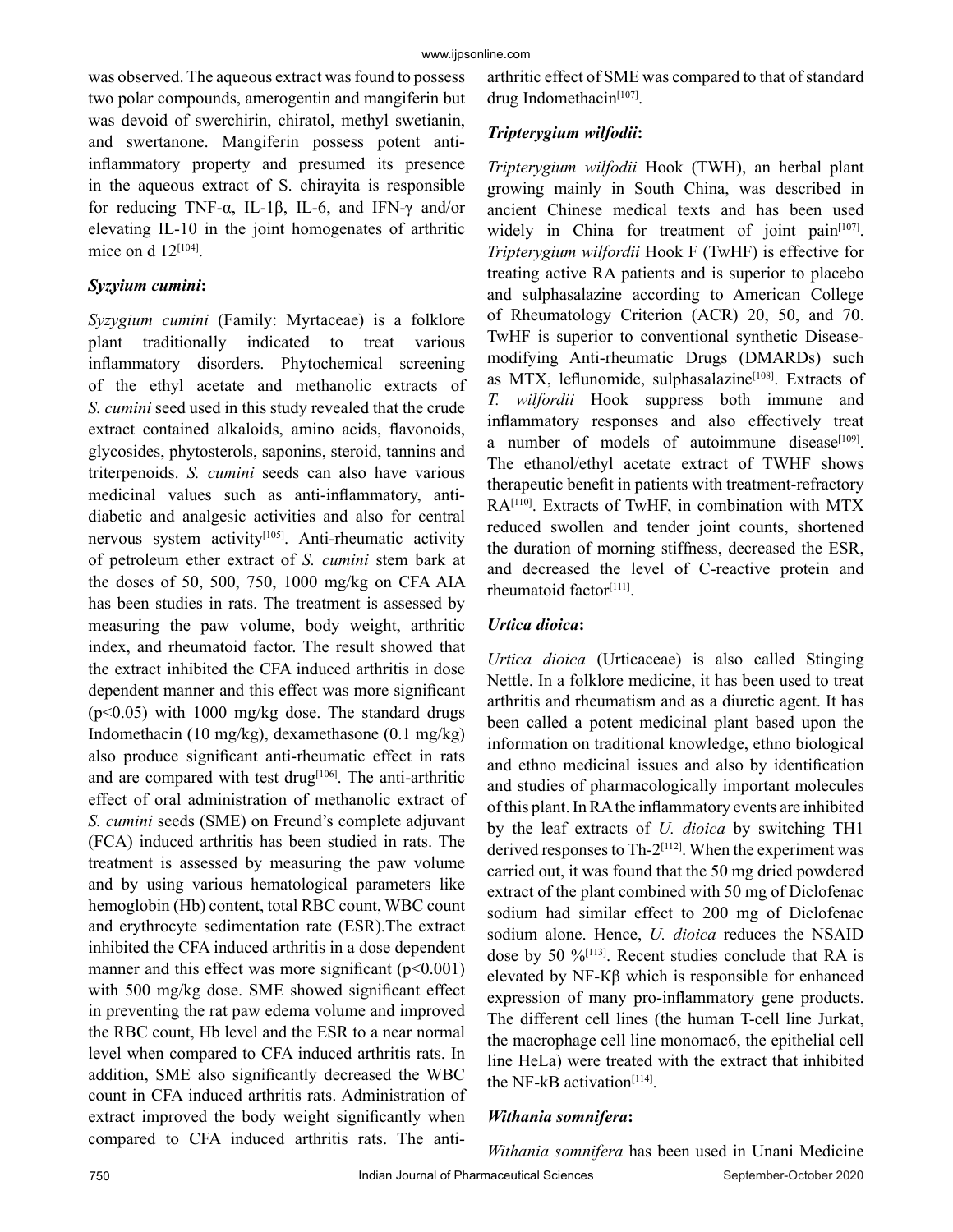as an anti-inflammatory and to treat rheumatism beside other ailments. Administration of *W. somnifera* root powder (600 mg/kg) to the arthritic rats significantly decreased the severity of arthritis by effectively suppressing the symptoms of arthritis and improving the functional recovery of motor activity and radiological score<sup>[115]</sup>. WS extract inhibited liposaccharide induced synthesis of pro-inflammatory cytokines (TNF-α, IL-1β and IL-12) in peripheral and synovial fluid mononuclear cells from RA subjects *in vitro*[116]. The WS extract also showed inhibitory effects on collagenase activity that may be useful in joint disease treatment $[117]$ . Oral administration of *Withenia somnifera* Linn., root powder showed the anti-arthritic effect in adjuvant induced arthritic rats[118].

## *Zingiber officinale***:**

Ginger is obtained from rhizomes of *Zingiber officinale*. The plant belongs to Zingiberaceae family. It has been widely used as a medicinal herb and spice $[119]$ . Because of containing phytochemical ingredients and as a beneficial therapeutic agent, *Z. officinale* has been contributing against a broad range of diseases like asthma, diabetes, stroke and constipation<sup>[58,120]</sup>. Anti-inflammatory effect of ginger was scientifically proven<sup>[121]</sup>.

The activity of *Z. officinale* as an anti-inflammatory agent was investigated in rats<sup>[122]</sup>. Experimental rats were treated with aqueous extract of *Z. officinale* either orally or intraperitoneally daily for 4 w. Though at low dose ginger did not reduce PGE2 concentrations, at high doses it significantly lowered PGE2 levels. Therefore, ginger could reduce inflammation associated with RA. Both *in vivo* and *in vitro* experiments were conducted to evaluate the effect of 6-gingerol as an inflammatory  $a$ gent $^{[123]}$ .

Monosodium urate crystal-induced inflammation was developed in mice as a model of gouty arthritis. They found that 6-gingerol significantly reduced the lysosomal enzymes level as well as inhibiting lactate dehydrogenase and acid phosphate. These results show clear indication of anti-inflammatory activity of this ginger phytochemical.

## *Zingiber zerumbet***:**

The rhizomes of *Zingiber zerumbet* belong to family Zingiberaceae. The essential oil of the rhizomes of *Z. zerumbet* was reported for the acute and chronic antiinflammatory activities using the carrageenan-induced paw edema and cotton pellet-induced granuloma tests, respectively. The effect of the essential oil on inflammatory and non-inflammatory mediated pain was also assessed using the formalin test. Essential oil of *Z. zerumbet*, at doses of 30, 100, and 300 mg/kg, was administered intra-peritoneally to rats. The substance exhibited significant anti-inflammatory activity both in acute and chronic animal models. The essential oil also inhibited inflammatory and non-inflammatory mediated pain when assessed using the formalin test $[124]$ . Antiinflammatory constituents of *Z. zerumbet* like zerumbone, 3-O-methyl kaempferol, kaempferol-3-O-(2, 4-di-O-acetyl-α-L-rhamnopyranoside), and kaempferol-3-O-(3,4-di-O-acetyl-α-L-rhamnopyranoside) were isolated from the rhizome of *Z. zerumbet*<sup>[125]</sup>. The antiinflammatory activity of zerumbone, a natural cyclic sesquiterpene isolated from *Z. zerumbet* Smith was investigated using carrageenan-induced paw edema and cotton pellet-induced granuloma tissue formation test in mice. It was demonstrated that intraperitoneal administration of zerumbone at a dose of 5, 10, 50 and 100 mg/kg produced significant dose-dependent inhibition of paw edema induced by carrageenan. It was also demonstrated that zerumbone at similar

| <b>SL</b><br>NO. | <b>NAME OF COMPOUNDS</b>                                                |                         | PLANT SOURCE MECHANISM OF ACTION                                                                                                                   | <b>REFERENCE</b> |
|------------------|-------------------------------------------------------------------------|-------------------------|----------------------------------------------------------------------------------------------------------------------------------------------------|------------------|
| $\mathbf 1$      | Pyrrologuinazoline                                                      | Adhatoda<br>vasica Nees | Toll like receptor (TLR-2) suppression in collagen of<br>arthritic mice                                                                            | 18               |
| 2                | Ajugarin-I, Lupulin-A,<br>Withaferin-A, Reptoside &<br>6-deoxyharpazide | Ajuga bracteosa<br>Wall | Inhibition of COX-1 and COX-2 enzymes                                                                                                              | 19               |
| 3                | Aconitines, Benzoylaconine carmechaeli                                  | Aconitum<br>Debeaux     | Inhibitory effects on acute inflammation (by inhibiting<br>increased vascular permeability) and proliferative<br>inflammation (granulation tissue) | 24               |
| 4                | Calycosin                                                               | Angelica<br>sinensis    | -Inhibition of inflammatory mediator-interleukin-6<br>receptor (IL-6R)                                                                             | 32,33            |
|                  | Ferrulic acid                                                           |                         | -Inhibition of IL-B, matrix metalloproteinase (MMP-1),<br>COX-2 & PGE-2 production                                                                 |                  |

**TABLE 1: LIST OF THE PLANT -DERIVED ACTIVE PRINCIPLE REPORTED FOR ANTI-INFLAMMATORY EFFECT**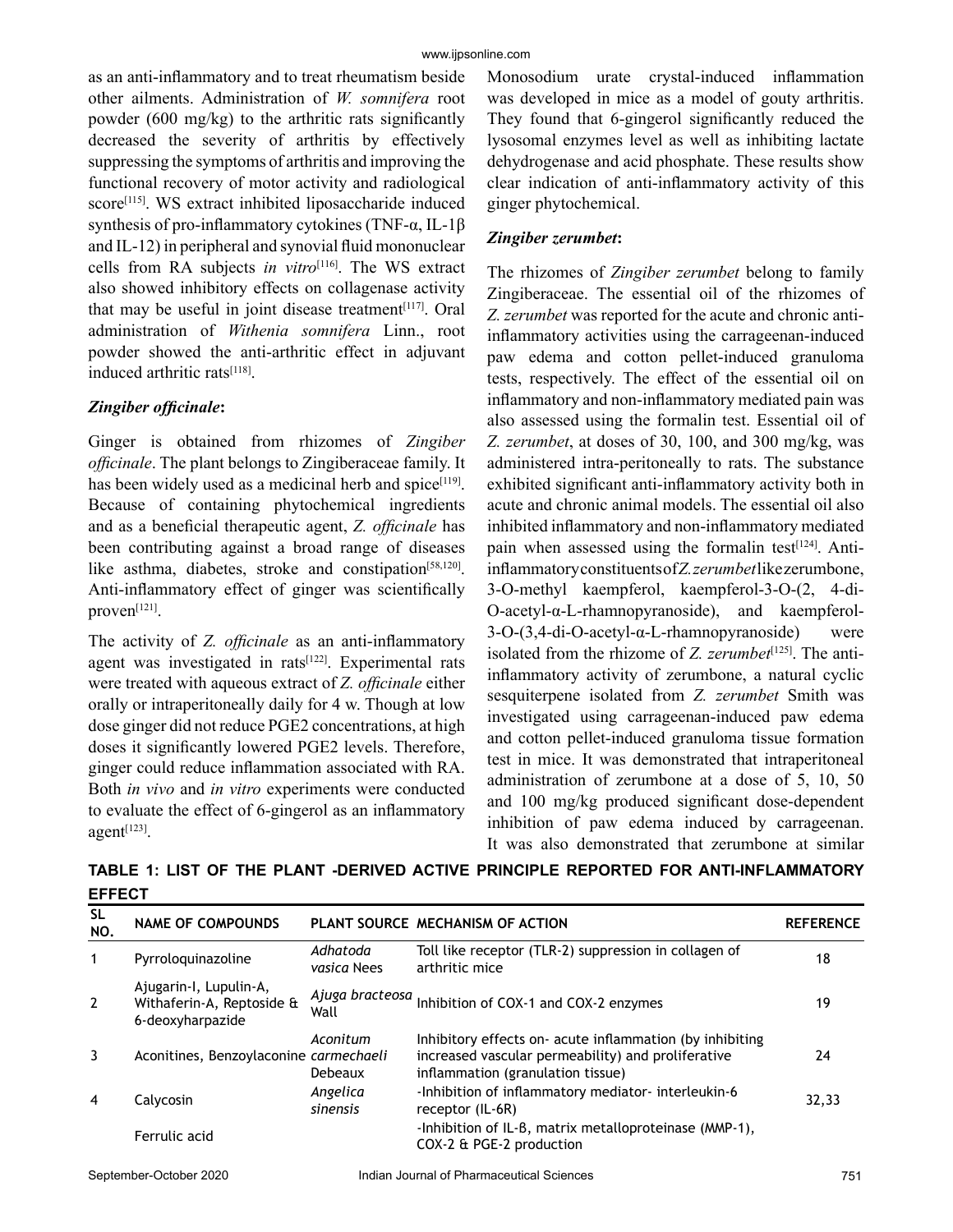|    |                                                                  |                                       | www.ijpsonline.com                                                                                                                                                                                                        |           |
|----|------------------------------------------------------------------|---------------------------------------|---------------------------------------------------------------------------------------------------------------------------------------------------------------------------------------------------------------------------|-----------|
| 5  | Diarylheptanoids                                                 | Alpina<br>officinarum                 | -Inhibitors of the production of multi-functional NO by<br>iNOS which is involved in inflammation<br>-Reduction of abnormal expression of c-Fos antigen<br>protein in the hippocampus which causes mental                 | 12        |
| 6  | Triterpenoid<br>Iridoid glycosides, Barlerin,<br>Acetyl barlerin | <b>Barleria</b><br>prionitis          | disturbances in long term arthritis<br>-Inhibits histamine release from mast cells and exert<br>anti-inflammatory effect<br>-inhibition of COX pathway(PGE-2 synthesis) and<br>inhibition of LOX enzymes (leukotriene B4) | 35,36     |
| 7  | Cucurbitacin glucoside                                           | Bryonia alba                          | Inhibits LT-B4 and 5-HETE (mediators of inflammation)<br>and modulates corticosteroid secretion                                                                                                                           | 126       |
| 8  | Bartogenic acid                                                  | Barringtonia                          | -Inhibits IL-1B (mediator of inflammation) and normalizes<br>racemosa Roxb. raised WBC count in RA                                                                                                                        | 39        |
| 9  | Lycorine                                                         | Crinum<br>asiaticum                   | -Reduction of C-reactive protein<br>inhibition of inducible nitric oxide synthase (iNOS) and<br>the release of PGE2, IL-6, and IL-8                                                                                       | 40,41     |
| 10 | Curcumin                                                         | Curcuma longa                         | -Down-regulates the activity of COX-2, LOX, iNOS and<br>NFK-B                                                                                                                                                             | 45,52     |
|    |                                                                  |                                       | -inhibition of TNF-a, IL-6, monocyte chemo-attractant<br>protein                                                                                                                                                          |           |
| 11 | Cineole, linoleic acid                                           | Coriander<br>sativum                  | -Down-regulates mitogen-activated and janus kinases.<br>Reduction in pro-inflammatory cytokines such as IL-6, IL-<br>1B and cytokine receptor-TNF-R1                                                                      | 57        |
| 12 | Apigenin-7-O-glucuronide<br>flavonoid                            | Clerodendrum<br>serratum              | -Acts during early phase of acute inflammation by<br>inhibiting early release of histamine, serotonin and<br>prostaglandins                                                                                               | 61127     |
|    |                                                                  |                                       | -Weak anti-proliferative effect by preventing<br>formation of collagen fibre and suppression of muco-<br>polysaccharides                                                                                                  |           |
|    |                                                                  |                                       | -Reduction of inflammatory markers i.e. CRP, IL-6                                                                                                                                                                         |           |
| 13 | Stigmasterol, Arbusculin A, Costus<br>Specioic acid              | speciosus                             | -Inhibition of NFK-B and MAP-kinase pathways                                                                                                                                                                              | 62,63,128 |
|    |                                                                  |                                       | -Inhibits COX-2 pathway                                                                                                                                                                                                   |           |
| 14 | Deodarone, ,<br>isohemacholone, atlantone                        | Cedrus deodara                        | Inhibition of COX enzyme causing inhibition of<br>prostaglandin synthesis                                                                                                                                                 | 64,65     |
| 15 | B-sitosterol, ursolic acid,<br>luteolin and apigenin             | Callicarpa<br>macropohylla            | -Controls the production of auto-antigens as this<br>auto-antigen production in arthritis causes protein<br>denaturation                                                                                                  | 66,67     |
|    |                                                                  |                                       | -Inhibits histamine and prostaglandin synthesis                                                                                                                                                                           |           |
| 16 | Quercetin                                                        | Citrullus<br>colocynthis              | Decreases IL-6, IL-1B and COX-2 expression whereas<br>increases anti-inflammatory cytokine like IL-4                                                                                                                      | 68,69     |
| 17 | Gallic acid and polyphenols                                      | Cinnamomum<br>zeylanicum              | Inhibits prostaglandin synthesis and its release                                                                                                                                                                          | 70        |
|    |                                                                  |                                       | Decreases TNF-a concentration                                                                                                                                                                                             |           |
| 18 | Celastrine, celapanine,<br>Celapagine                            | Celastrus<br>paniculatus<br>Euphorbia | Inhibition of prostaglandin synthesis and IL-1B                                                                                                                                                                           | 129       |
| 19 | Triterpinoids                                                    | tirucalli                             | Diminishes CRP level and inhibits IL-1, IL-6 and TNF-a                                                                                                                                                                    | 75        |
|    |                                                                  |                                       | Inhibits arthritis related joint destruction                                                                                                                                                                              |           |
| 20 | Flavonoids and mucilage                                          | Lavandula<br>stoechas                 | -Synergistic action of flavonoid and mucilage on COX<br>pathway inhibition<br>-Immunomodulatory action- down-regulates inflammatory                                                                                       | 10,77     |
|    |                                                                  |                                       | cytokines such as nitric oxide and cytokines                                                                                                                                                                              |           |
| 21 | Benzylisothiocyanate                                             | Moringa<br>oleifera                   | -Prevents denaturation of proteins which causes<br>inflammatory arthritic condition<br>-Inhibits TNF-a, IL-1, IL-6                                                                                                        | 79,130    |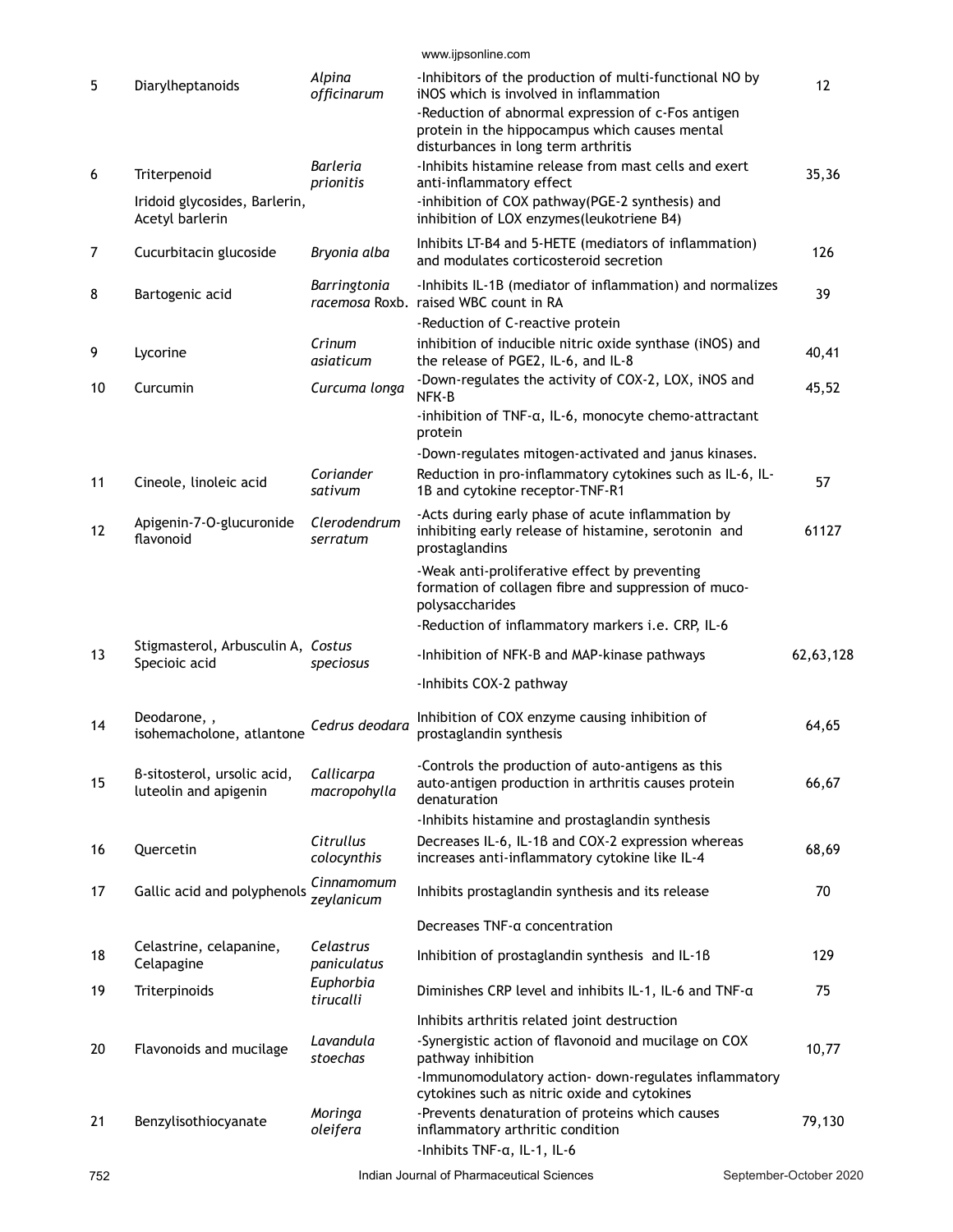| 22 | Flavonolignans<br>[tricin 4 - O-(threo-b-<br>guaiacylglyceryl)] &<br>[tricin 4 - O- (erythro-b-<br>guaiacylglyceryl)]                | Oryza sativa             | Protein denaturation is inhibited thereby inhibiting<br>production of auto-antigen in arthritic condition                                                                                    | 84,131                   |
|----|--------------------------------------------------------------------------------------------------------------------------------------|--------------------------|----------------------------------------------------------------------------------------------------------------------------------------------------------------------------------------------|--------------------------|
| 23 | Pinitol                                                                                                                              | Pinus<br>lambertiana     | -Suppress PGE2 and LTB4, CD4, CD8 cells, IL-2, TNF-a and<br>IFN-c                                                                                                                            | 87                       |
|    |                                                                                                                                      |                          | -Enhances anti-inflammatory cytokines like IL-4 and IL-5                                                                                                                                     |                          |
| 24 | Piperine                                                                                                                             | Piper nigrum             | -Inhibition of IL-6 and PGE-2<br>-Inhibition of MMP-13 collagenase enzyme in IL-1B<br>stimulated model                                                                                       | 88                       |
| 25 | Iridoid glycoside                                                                                                                    | Premna<br>serratifolia   | -Decreases WBC count which is increased due to release<br>of IL-1B                                                                                                                           | 89                       |
|    |                                                                                                                                      |                          | -Enhances production of granulocyte and macrophage<br>colony stimulating factors                                                                                                             |                          |
| 26 | Phytol, B-sitosterol,<br>Stigmasterol, Ranunculine                                                                                   | Ranunculus<br>sceleratus | Inhibits eicosanoid production, PLA2, 12-LOX pathway                                                                                                                                         | 92                       |
| 27 | Randianin                                                                                                                            | Randia<br>dumetorum      | -Decrease in the inflammatory mediators including<br>cytokines (IL-1B and TNF-alpha), MCSF, interferons and<br>Platelet derived growth factor (PDGF).                                        | 93                       |
|    | Triterpenoids                                                                                                                        |                          | -Immune-stimulatory effect as it                                                                                                                                                             |                          |
|    | Randioside A                                                                                                                         |                          | Increases the weight of spleen and decreases the weight<br>of thymus.                                                                                                                        |                          |
| 28 | Santanone, santalone                                                                                                                 | Santalum<br>album        | Reduces the production of inflammatory nitric oxide and<br>CD14 monocyte marker                                                                                                              | 96                       |
| 29 | Diterpenoids-Rosmanol,<br>Carnosic acid and<br>tanshinone                                                                            |                          | Salvia mellifera - Inhibition of TRP channels                                                                                                                                                | 132                      |
|    |                                                                                                                                      |                          | -inhibition of the production of IL-17 and chemokines and<br>down-regulates COX-2                                                                                                            |                          |
| 30 | B-Phenethylamine,<br>N-methyl-B-<br>phenethylamine, vasicinol, rhombifolia<br>vasicinone, vasicine.                                  | Sida                     | -inhibition of induction of reactive oxygen species by<br>inhibiting iNOS.                                                                                                                   | 98                       |
| 31 | Xanthone derivative (1,<br>5-dihydroxy-3,8-dimethoxy<br>xanthone), Mangostin,<br>Mangiferin Isomangostin<br>and Mangostin triacetate |                          | -Reduction of TNF-a, interleukin-1B, (IL-B) and<br>Swertia chirata interferon- $\gamma$ , (IFN- $\gamma$ ) and elevation of Interleukin-10<br>$(IL-10)$                                      | 1,03,104                 |
| 32 | Rutin, B-sitosterol,<br>quercetin                                                                                                    | Syzyium cumini           | -Elevation of anti-inflammatory mediator-IL-10<br>-Increases the plasma protein such as fibrinogen, $\alpha$ and $\beta$<br>globulins and obscure the disease<br>-Controls the IL-1B release | 105                      |
|    |                                                                                                                                      |                          | -Inhibits $TNF$ - $\alpha$ and IL-1                                                                                                                                                          |                          |
| 33 | Triptolide, tripdiolide and<br>triptonide                                                                                            | Tripterygium<br>wilfodii | -Decreases C-reactive protein and rheumatoid factor                                                                                                                                          | 108,111                  |
| 34 | Carvacrol, carvone                                                                                                                   | Urtica dioica            | Inhibits NFK-B activation, AP-1 activation                                                                                                                                                   | 1,12,133                 |
|    | chlorogenic acid, phaselic<br>acid, rutin                                                                                            |                          | Inhibits cytokines expression and eicosanoids formation                                                                                                                                      |                          |
| 35 | Withanolides, withaferinA, Withania<br>withanolide D                                                                                 | somnifera                | -Inhibits TNF-alpha, IL-1beta and IL-12                                                                                                                                                      | 116                      |
|    |                                                                                                                                      |                          | -Inhibitory effect on collagenase activity                                                                                                                                                   |                          |
| 36 | 6-gingerol                                                                                                                           | Zingiber<br>officinale   | -inhibits prostaglandin synthesis at high dose                                                                                                                                               | Pragasam et<br>al. 2011. |
|    |                                                                                                                                      |                          | -Reduces lysosomal enzymes                                                                                                                                                                   |                          |
| 37 | Sesquiterpene-Zerumbone.                                                                                                             | Zingiber<br>zerumbet     | Suppresses granulomatous tissue formation                                                                                                                                                    | 125                      |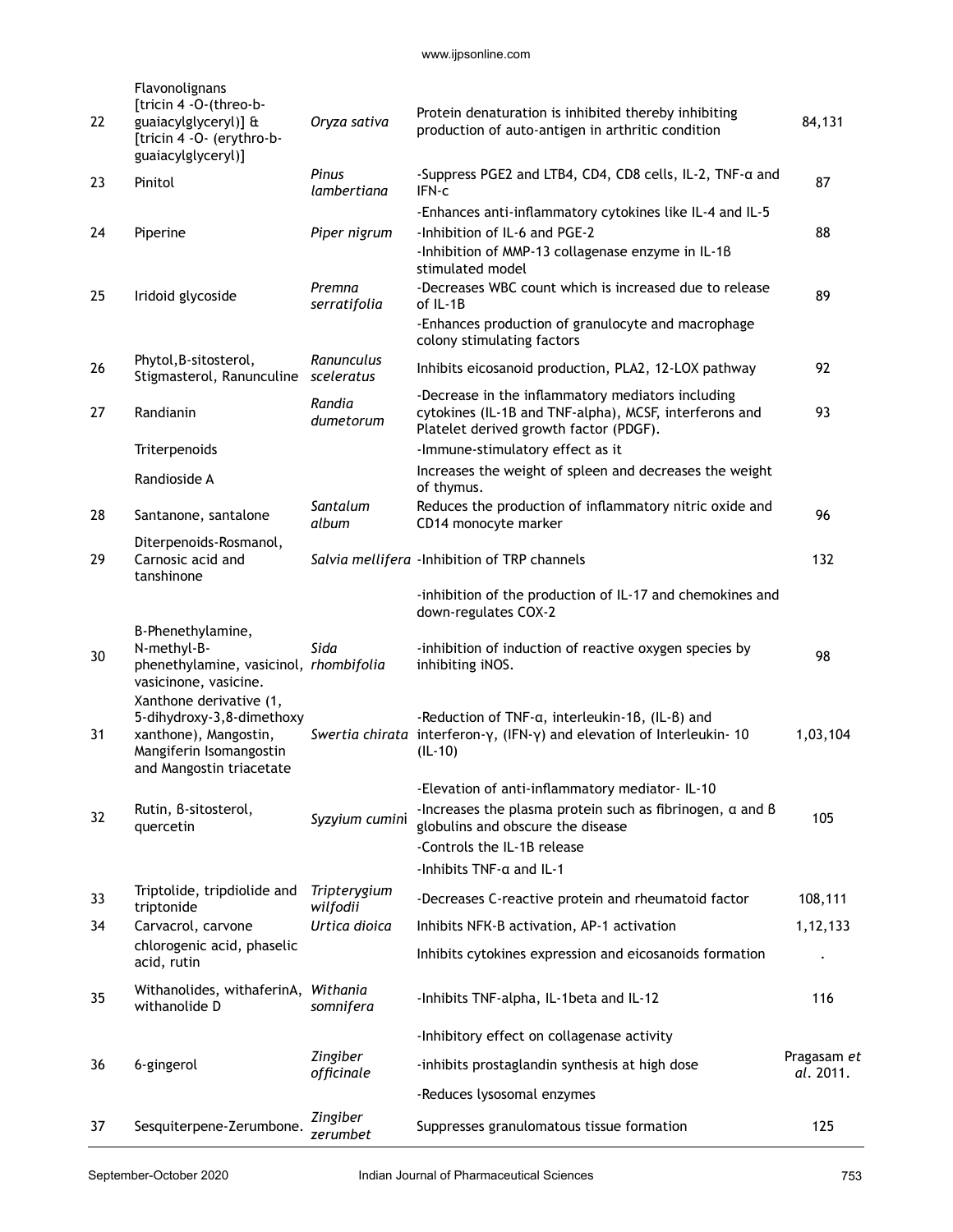## **TABLE 2: LIST OF THE PLANT MARKETED HERBAL PRODUCT AVAILABLE FOR THE TREATMENT OF RHEUMATOID ARTHRITIS**

| SI.<br>No. | Name of marketed/<br>commercial product                     | Make                                                                                                                      | Name of the Plants used in formulations                                                                                |
|------------|-------------------------------------------------------------|---------------------------------------------------------------------------------------------------------------------------|------------------------------------------------------------------------------------------------------------------------|
| 1.         | Shigru                                                      | The Himalaya Drug Company, Makali,<br>Bengaluru 562 162.                                                                  | Moringa oleifera Lam. (Shigru)                                                                                         |
|            | Flexibility 60                                              | Organic India private limited, Office no -03,<br>Ground floor,                                                            | Cyperus rotundus (Nagarmotha)                                                                                          |
| 2.         | <b>Capsules Bottle</b>                                      | Uppals Plaza M6, Jasola District Center, New<br>Delhi - 110025                                                            | Withania somnifera (Ashwagandha)                                                                                       |
|            |                                                             |                                                                                                                           | Tinospora cordifolia (Guruchi)                                                                                         |
|            |                                                             |                                                                                                                           | Ocimum sanctum (Rama Tulsi)                                                                                            |
|            |                                                             | Organic India private limited, Office no -03,<br>Ground floor,                                                            | Cissus quadrangularis (Harjor)                                                                                         |
| 3.         | Osteoseal 60 capsules<br>bottle                             | Uppals Plaza M6, Jasola District Center, New<br>Delhi - 110025                                                            | Moringa oleifera (Sahijan)                                                                                             |
|            |                                                             |                                                                                                                           | Asparagus racemosus (Shatavari)                                                                                        |
|            | Allen A28                                                   |                                                                                                                           | Rhus toxicodendron (poison ivy)                                                                                        |
|            | Rheumatism Drop                                             |                                                                                                                           | Arnica Montana (mountain tobacco)                                                                                      |
|            |                                                             |                                                                                                                           | Ruta gravelens (rue)                                                                                                   |
| 4.         |                                                             | Allen homoeo & herbal products ltd., Allen<br>Estate, Krishnapur Road, Kolkata-700 102,                                   | Gaultheria procumbans (eastern teaberry)                                                                               |
|            |                                                             | India                                                                                                                     | Hypericum perforatums (perforate St John's<br>wort)                                                                    |
|            |                                                             |                                                                                                                           | Guaiacum officinale                                                                                                    |
|            |                                                             |                                                                                                                           | (roughbark lignum-vitae)                                                                                               |
|            | GNC triflex fast acting                                     | Apres flex GNC nutraceuticals, 300 6th                                                                                    | Curcuma longa (Turmeric)                                                                                               |
| 5.         | (supports joint health<br>and flexibility - 120<br>tablets) | Avenue 14th Floor Pittsburgh, PA 15222<br>United States.                                                                  | Boswellia serrreta (Shallaki)                                                                                          |
|            |                                                             |                                                                                                                           | Sesamum indicum L. (Til Tail)                                                                                          |
|            | Dhanwantaram                                                |                                                                                                                           | Rubia cordifolia (Manjeeth)                                                                                            |
| 6.         |                                                             | thailam pre-post natal Kama ayurveda product ltd., India                                                                  | Elettaria cardamomum (Elayachi)                                                                                        |
|            | treatment oil                                               |                                                                                                                           | Withania somnifera (Ashwagandha)                                                                                       |
|            |                                                             |                                                                                                                           | Phyllanthus emblica(Amla)                                                                                              |
| 7.         | Cissus tys0038                                              | TVS biotech., 4 355, Ramagounder,<br>Thottam, Annadanapatti,<br>Salem - 636002, Tamil Nadu, India                         | Cissus quadrangularis (Harjor)                                                                                         |
|            | Dr Ortho Combo Pack                                         |                                                                                                                           | Mentha piperita (Peppermint)                                                                                           |
|            |                                                             | of Ayurvedic Oil 120ml Dr Ortho Mouza Rampur Jattan, Kala-Amb,                                                            | Cinnamomum camphor (Kapoor)                                                                                            |
| 8.         |                                                             | & Ayurvedic Capsules Distt. Sirmour, Himachal Pradesh - 173030                                                            | Pinus roxburghii (Sarla)                                                                                               |
|            | 30                                                          |                                                                                                                           | Linum usitatissimum (Flax)                                                                                             |
|            | Ortho Balm and                                              | Deemark Health Care Pvt Ltd., 4-H-1, Garg<br>Tower, Netaji Subhash Place,                                                 | Gaultheria procumbens (gandhpura)                                                                                      |
| 9.         | Tablets Combo -<br><b>Deemark</b>                           | Pitam Pura, Delhi - 110034, India.                                                                                        | Mentha arvensis (pudina)                                                                                               |
|            |                                                             |                                                                                                                           | Cinnamomum tamala (tejpatha)                                                                                           |
| 10.        | Nutmeg Pure and<br>Natural Essential Oil                    | Naturoman Near Nandan Cinema Bahind Yadu<br>Hotel Meerut 250002                                                           | Myristica fragrans (Nutmeg)                                                                                            |
| 11.        | Biotrex rose hip<br>extract                                 | Biotrex 1106-1107, Matrix Tower, Near Divya<br>Bhaskar, Corporate Road, Prahlad Nagar,<br>Ahmedabad 380015 Gujarat, INDIA | Rosa canina (The seed pods of roses)                                                                                   |
|            |                                                             |                                                                                                                           | Bryonia alba (wild hop)                                                                                                |
| 12.        | New life rheumacin<br>drop                                  | New Life Laboratories Pvt. Ltd., 16, Bal<br>Vihar Road Ghora Nakkas, Bhopal-462001,<br>Madhya Pradesh, India              | Colchicum autumnale (meadow saffron)<br>Guaiacum sanctum<br>(roughbark<br>lignum-vitae)<br>stellaria media (chickweed) |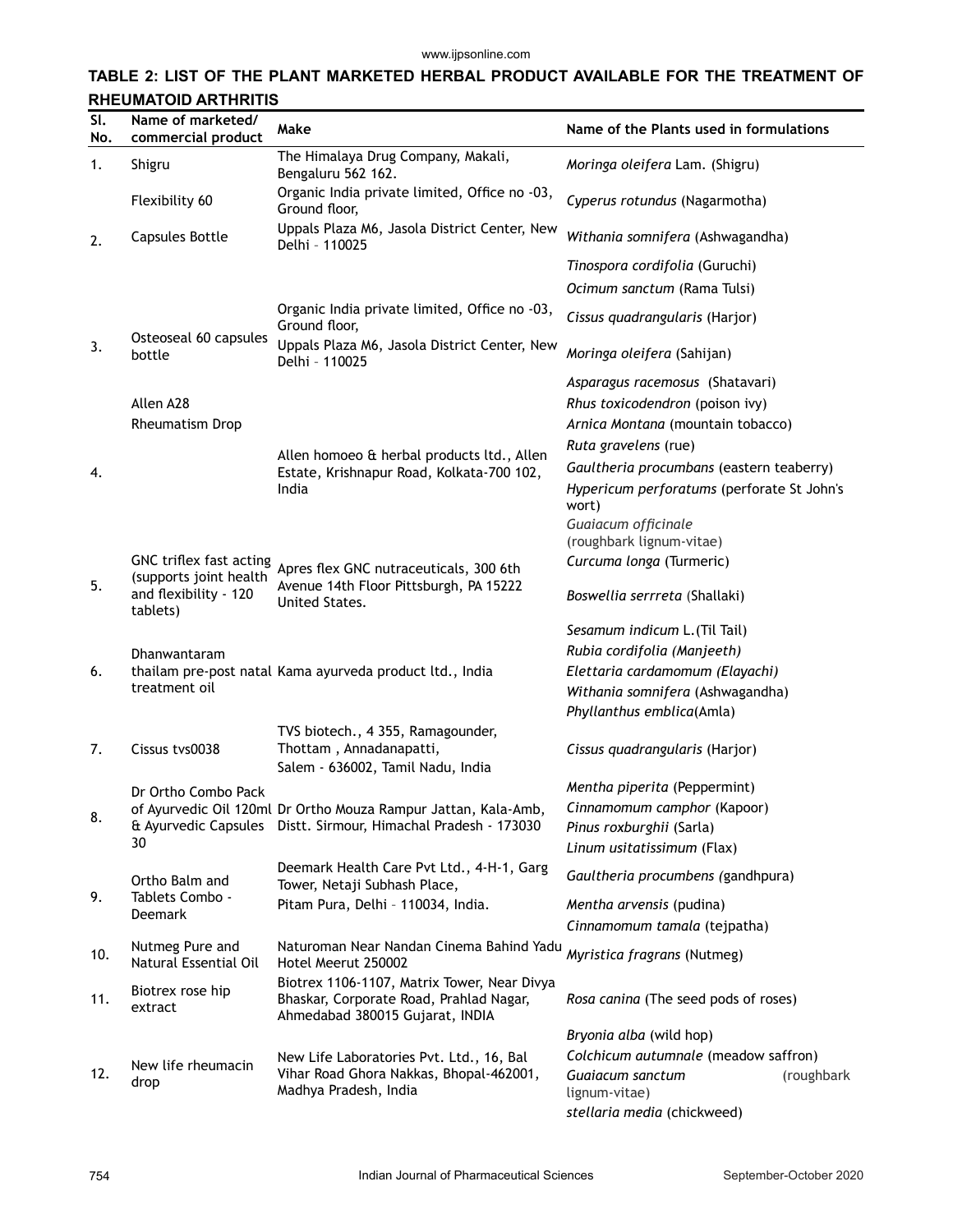|     |                               |                                                                                                                       | Vanda Roxburghii (Rasna)                    |
|-----|-------------------------------|-----------------------------------------------------------------------------------------------------------------------|---------------------------------------------|
| 13. | Rumartho                      | Shree Baidyanath Ayurved Bhawan Pvt. Ltd.,<br>1, Gupta Lane, Kolkata 700006, India                                    | Commiphora wightii (Guggulu)                |
|     |                               |                                                                                                                       | Withania somnifera (L.) Dunal (Ashwagandha) |
|     |                               |                                                                                                                       | Eucalyptus globules (southern blue gum)     |
|     |                               |                                                                                                                       | Withania somnifera (L.) Dunal (Ashwagandha) |
| 14. | Rhuma gel                     | Shree Baidyanath Ayurved Bhawan Pvt. Ltd.,<br>1, Gupta Lane, Kolkata 700006, India                                    | Asparagus racemosus (Shatavari)             |
|     |                               |                                                                                                                       | Curcuma amada (mango ginger)                |
|     |                               |                                                                                                                       | Sesamum indicum L. (Til Taila)              |
|     |                               |                                                                                                                       | Plumbago zeylanica (Ceylon leadwort)        |
|     |                               |                                                                                                                       | Piper longum (Long Pepper)                  |
|     |                               |                                                                                                                       | Embelia Ribes (Vidang)                      |
|     |                               |                                                                                                                       | Cuminum cyminum (Cumin)                     |
|     |                               |                                                                                                                       | Commiphora wightii (Guggulu)                |
| 15. | Yograj guggulu                | Shree Baidyanath Ayurved Bhawan Pvt. Ltd.,<br>1, Gupta Lane, Kolkata 700006, India                                    | Cedrus deodara (Devdaru)                    |
|     |                               |                                                                                                                       | Piper chaba (Chui Jhal)                     |
|     |                               |                                                                                                                       | Elettaria cardamomum (Elayachi)             |
|     |                               |                                                                                                                       | Tribulus terrestris (Gokhru)                |
|     |                               |                                                                                                                       | Cyperus rotundus(Nagarmotha)                |
|     |                               |                                                                                                                       | Cinamomum tamala (Indian cassia)            |
|     |                               |                                                                                                                       | Zingiber officinale (Ginger)                |
|     |                               |                                                                                                                       | Ficus religiosa (Pipal)                     |
|     |                               |                                                                                                                       | Piper retrofractum (Balinese long pepper)   |
|     |                               |                                                                                                                       | Piper longum (Long Pepper)                  |
|     |                               |                                                                                                                       | Plumbago indica (Leadwort)                  |
|     |                               |                                                                                                                       | Ferula assa-foetida (Ferula)                |
|     |                               |                                                                                                                       | Apium graveolens(Celery)                    |
| 16. | Mahayograj Guggulu<br>40 tabs | Shree Baidyanath Ayurved Bhawan Pvt. Ltd., Foeniculum vulgare (Fennel flower)<br>1, Gupta Lane, Kolkata 700006, India |                                             |
|     |                               |                                                                                                                       | Nigella sativa (Kajonji)                    |
|     |                               |                                                                                                                       | Holarrhena pubescens (Indrajav)             |
|     |                               |                                                                                                                       | Embelia Ribes (Vidang)                      |
|     |                               |                                                                                                                       | Picrorhiza kurrooa (Kutki)                  |
|     |                               |                                                                                                                       | Annona squamosa (Atis)                      |
|     |                               |                                                                                                                       | Commiphora wightii (Guggulu)                |
|     |                               |                                                                                                                       | Blend of Terminalia bellirica, Terminalia   |
|     |                               |                                                                                                                       | chebula, Phyllanthus emblica (Triphala)     |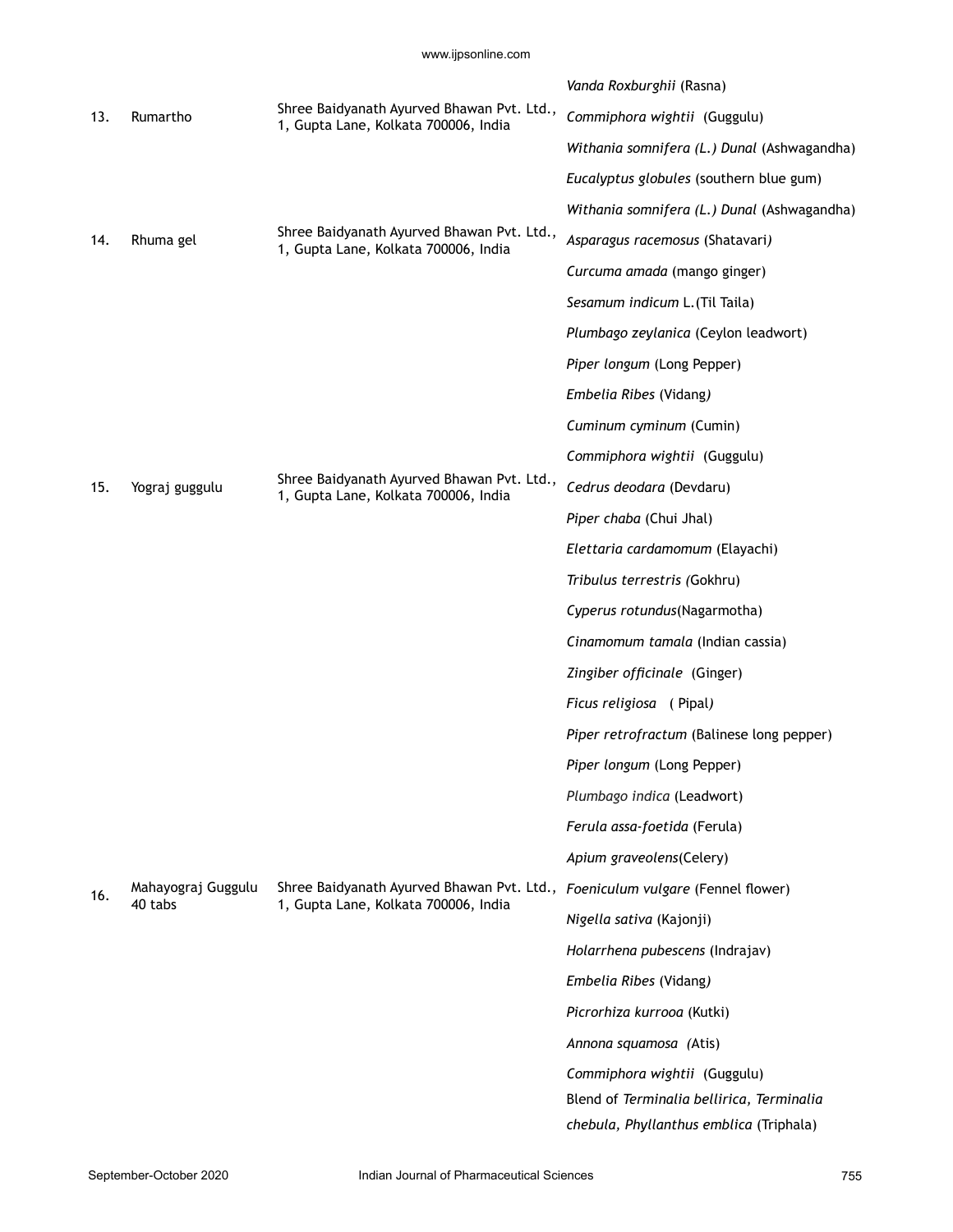#### www.ijpsonline.com

|     |                     | Patanjali, Patanjali Ayurved Limited,                                | Pluchealanceolata (Rasna)                                                         |
|-----|---------------------|----------------------------------------------------------------------|-----------------------------------------------------------------------------------|
|     |                     | Haridwar, Uttarakhand - 249401, India.                               | Alhagicamelorum (Javasa)                                                          |
|     |                     |                                                                      | Sidacordifolia (Bariyara)                                                         |
|     |                     |                                                                      | Ricinuscommunis (Erand)                                                           |
|     |                     |                                                                      | Cedrusdeodara (Devdaru)                                                           |
|     |                     |                                                                      | Curcuma zedoaria (Kachur)                                                         |
|     |                     |                                                                      | Acorus calamus (Bach)                                                             |
|     |                     |                                                                      | Adhatodavasica (Adusa)                                                            |
|     |                     |                                                                      | Tribulus terrestris (Gokhru)                                                      |
|     |                     |                                                                      | Withania somnifera (Ashwagandha)                                                  |
|     |                     |                                                                      | Aconitum heterophyllum (Atish)                                                    |
|     |                     |                                                                      | Cassia fistula (Amaltas)                                                          |
| 17. | Maharasandi kwath   |                                                                      | Asparagus racemosus (Shatavari)                                                   |
|     |                     |                                                                      | Ficusreligiosa (Pipal)                                                            |
|     |                     |                                                                      | Barleriaprionitis (Kat-sareya)                                                    |
|     |                     |                                                                      | Coriandrum sativum (Dhaniya)                                                      |
|     |                     |                                                                      | Zingiber officinale (Ginger)                                                      |
|     |                     |                                                                      | Terminalia chebula (Harad)                                                        |
|     |                     |                                                                      | Piper retrofractum (Chavya)                                                       |
|     |                     |                                                                      | Cyperusscariosus (Nagarmotha)                                                     |
|     |                     |                                                                      | Boerhaaviadiffusa (Punarnava)                                                     |
|     |                     |                                                                      | Tinospora cordifolia (Giloy)                                                      |
|     |                     |                                                                      | Argyreiaspeciosa (Vidhara)                                                        |
|     |                     |                                                                      | Foeniculum vulgare (Sounf)                                                        |
|     |                     |                                                                      | Solanum surattense (KateliChhoti)                                                 |
|     |                     |                                                                      | Solanum indicum (KateliBadi)                                                      |
|     |                     |                                                                      | Syzygium aromaticum (Lavang)                                                      |
|     |                     |                                                                      | Mentha $\times$ piperita (Pudina)                                                 |
|     |                     | Dabur, 8/3, Asaf Ali Road, New                                       | Eucalyptus L'Hér (Neelgiri)                                                       |
| 18. | Dabur rheumatil oil | Delhi-110002, India.                                                 | Commiphora wightii (Guggulu)                                                      |
|     |                     |                                                                      | Gaultheria (Gandhapuro)                                                           |
|     |                     |                                                                      | Zingiber officinale (Ginger)                                                      |
| 19. | Organic navara red  | Hishopie Natural, Kerala, India.                                     | Plectranthus amboinicus                                                           |
|     | rice                |                                                                      | (Njavara)                                                                         |
|     | Himalaya rumalaya   | The Himalaya Drug Company, Makali,                                   | Moringa oleifera Lam.                                                             |
| 20. | tablets             | Bengaluru 562 162.                                                   | (Shigru, Drumstick)                                                               |
|     |                     |                                                                      | Tinospora cordifolia (Thunb.) Miers (Guduchi)<br>Curcuma longa (Haldi)            |
| 21. |                     | Artho care - joint pain Artho Care, 3/10, Kirti Nagar Ind. Area, New | Boswellia serrata (Shallaki)                                                      |
|     | relief              | Delhi - 110015, India                                                | Ocimum Sanctrum/Ocimum tenuiflorum (Tulsi)                                        |
|     |                     | Dr. Willmar Schwabe India Pvt. Ltd., A-36,                           |                                                                                   |
|     |                     | Sector 60,                                                           |                                                                                   |
| 22. | Guaiacum mt         | Noida,                                                               | Guaiacum officinale<br>(roughbark lignum-vitae)                                   |
|     |                     | Uttar Pradesh,                                                       |                                                                                   |
|     |                     | India.                                                               |                                                                                   |
|     |                     |                                                                      | Blend of Terminalia bellirica, Terminalia<br>chebula (Harad), Phyllanthus emblica |
|     |                     | Patanjali Ayurved Limited, Haridwar,<br>Uttarakhand - 249401, India. | (Triphala)                                                                        |
| 23. | Aamvatari ras       |                                                                      | Plumbago indica (Chitrakmool)                                                     |
|     |                     |                                                                      | Commiphora wightii (Guggul)                                                       |
|     |                     |                                                                      | Ricinus communis (Erand Tail)                                                     |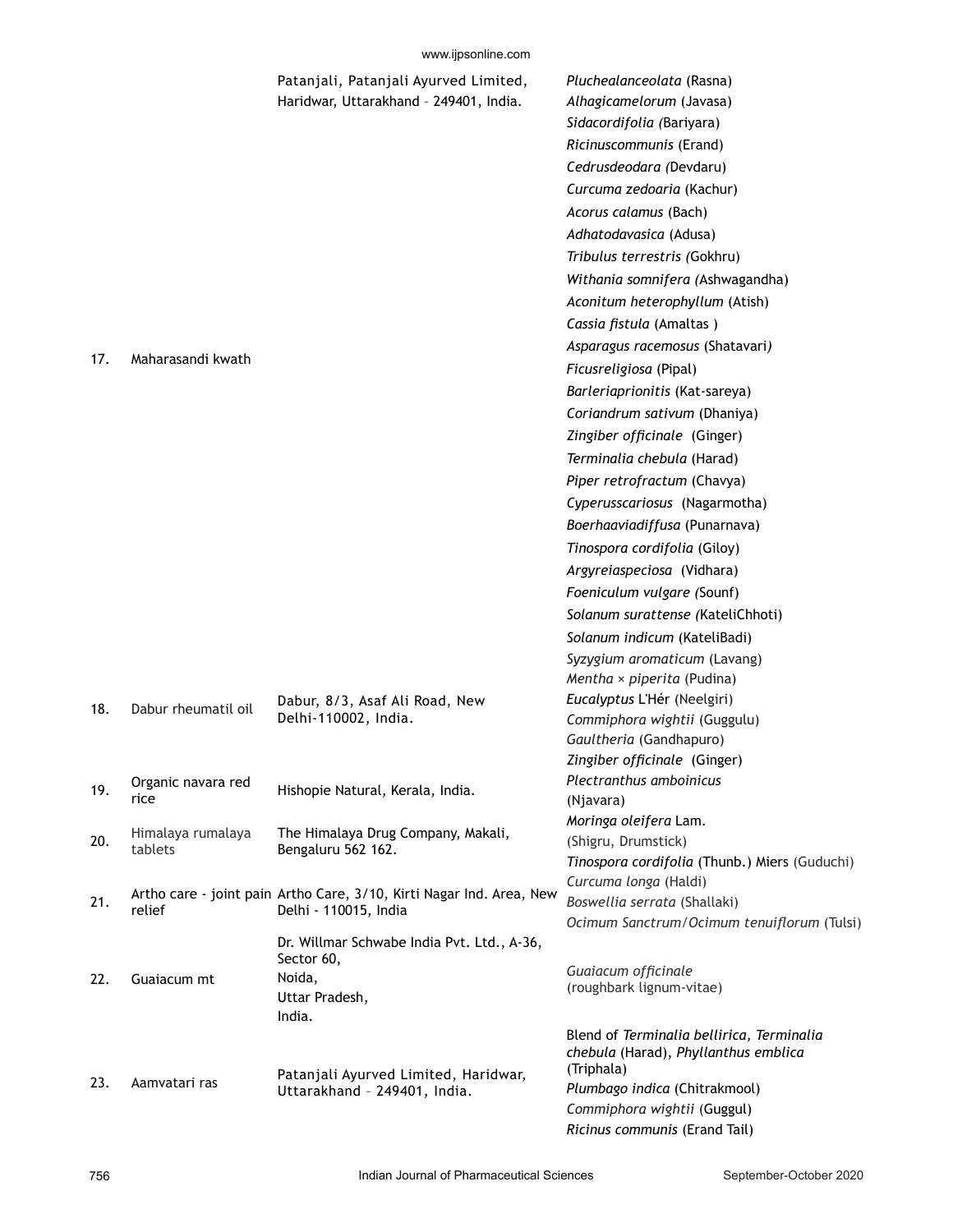|     |                              |                                                                      | Aconitum ferox (Vatsanabha)                    |
|-----|------------------------------|----------------------------------------------------------------------|------------------------------------------------|
| 24. |                              |                                                                      | Glycyrrhiza glabra (liquorice)                 |
|     |                              |                                                                      | Piper longum (Long Pepper)                     |
|     |                              |                                                                      | Acorus calamus (Bach)                          |
|     |                              |                                                                      | Scindapsus officinalis Schoott. (Badi pippali) |
|     |                              |                                                                      | Nardostachys jatamansi (Jatamansi)             |
|     |                              |                                                                      | Curcuma longa (Haldi)                          |
|     |                              |                                                                      | Cinnamomum tamala (Tejpata)                    |
|     |                              |                                                                      | Eclipta prostrate L. (Bhrngaraja)              |
|     |                              |                                                                      | Rubia cordifolia (Manjeeth)                    |
|     |                              |                                                                      | Butea monosperma (Palasha)                     |
|     |                              |                                                                      | Inula racemosa (Pushkarmool)                   |
|     |                              |                                                                      | Pavonia Odorata (Valaka)                       |
|     |                              |                                                                      | Asparagus racemosus (shatavari)                |
|     |                              |                                                                      | Zingiber officinale (Ginger)                   |
|     | Peedantak oil                | Patanjali Ayurved Limited, Haridwar,                                 | Pimpinella anisum (aniseed)                    |
|     | Uttarakhand - 249401, India. | Plumbago zeylanica Linn. (Ceylon leadwort)                           |                                                |
|     |                              |                                                                      | Foeniculum vulgare (Fennel flower)             |
|     |                              |                                                                      | Ricinus communis (Erand Tail)                  |
|     |                              |                                                                      | Calotropis procera (Aak)                       |
|     |                              |                                                                      | Datura stramonium (jimson weed)                |
|     |                              |                                                                      | Trachyspermum ammi (Ajwain)                    |
|     |                              |                                                                      | Strychnos nux-vomica (kuchla)                  |
|     |                              |                                                                      | Celastrus paniculatus(mal-kangani)             |
|     |                              |                                                                      | Paederia foetida (Gandh Prasarini)             |
|     |                              |                                                                      | Pluchea lanceolata (Rasna)                     |
|     |                              |                                                                      | Vitex negundo (chaste tree)                    |
|     |                              |                                                                      | Allium sativum (garlic)                        |
|     |                              |                                                                      | Solanum Xanthocarpum(Kantakari)                |
|     |                              |                                                                      | Habenaria intermedia (rein orchids)            |
|     |                              |                                                                      | Lilium polyphyllum (White Lily)                |
|     |                              |                                                                      | Sesamum indicum L. (Til Taila)                 |
|     |                              |                                                                      | Terminalia bellirica (Bibhitaki)               |
|     |                              |                                                                      | Terminalia chebula (Harad)                     |
| 25. | Singhnad guggul              | Patanjali Ayurved Limited, Haridwar,<br>Uttarakhand - 249401, India. | Phyllanthus emblica (myrobalan)                |
|     |                              |                                                                      | Ricinus communis (Erand Tail)                  |
|     |                              |                                                                      | Commiphora wightii (Guggulu)                   |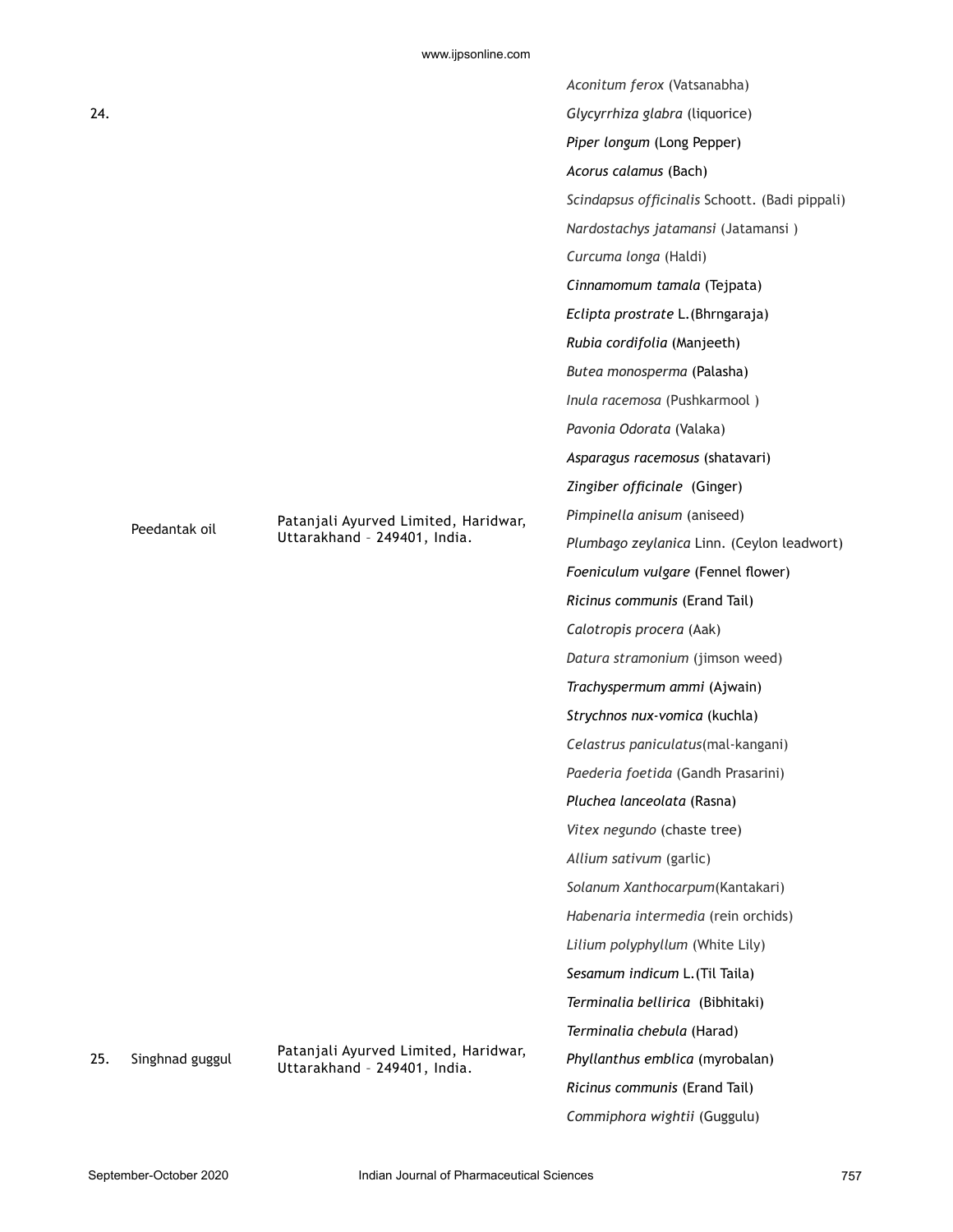|     |                      |                                      | Commiphora wightii (Guggulu)                |
|-----|----------------------|--------------------------------------|---------------------------------------------|
|     |                      |                                      | Colchicum luteum (meadow saffron)           |
|     |                      |                                      | Withania somnifera (L.) Dunal (Ashwagandha) |
|     |                      |                                      | Asphaltum (Shilajeet shuddha)               |
|     |                      |                                      | Strychnos nux-vomica (kuchla)               |
|     |                      |                                      | Cyperus scariosus (Nagarmotha)              |
|     |                      |                                      | Pluchea lanceolata (Rasna)                  |
|     |                      |                                      | Vitex negundo(Nirgundi)                     |
|     |                      |                                      | Boerhaavia diffusa (punarnava mool)         |
|     |                      | Patanjali Ayurved Limited, Haridwar, | Trigonella foenumgraecum (methi)            |
| 26. | Divya peedantak vati | Uttarakhand - 249401, India.         | Operculina turpethum (nisoth)               |
|     |                      |                                      | Asparagus racemosus (shatavari)             |
|     |                      |                                      | Cissus quadrangularis (harjord)             |
|     |                      |                                      | Curcuma longa (Haldi)                       |
|     |                      |                                      | Zingiber officinale (Ginger)                |
|     |                      |                                      | Picrorhiza kurrooa (Kutki)                  |
|     |                      |                                      | Trachyspermum ammi (Ajwain)                 |
|     |                      |                                      | Corallium rubrum (praval pishti)            |
|     |                      |                                      | Vitex nigundo (Nirgundi)                    |
|     |                      |                                      | Tinospora cordifolia (giloy)                |
|     |                      |                                      | Apium graveolens(Celery)                    |
|     |                      |                                      | Embelia ribes Burm.f. (VaiVidang)           |
|     |                      |                                      | Cedrus deodara (Devdaru)                    |
|     |                      |                                      | Plumbago indica (ChitrakMool)               |
|     |                      | Patanjali Ayurved Limited, Haridwar, | Rock salt (Sendha Namak)                    |
| 27. | Ajmodadi churna      | Uttarakhand - 249401, India.         | Terminalia chebula (Chhoti Harad)           |
|     |                      |                                      | Argyreia nervosa (vidhara)                  |
|     |                      |                                      | Piper nigrum L. (Kali Mirch)                |
|     |                      |                                      | Piper longum (Long Pepper)                  |
|     |                      |                                      | Glycine max (soya bean)                     |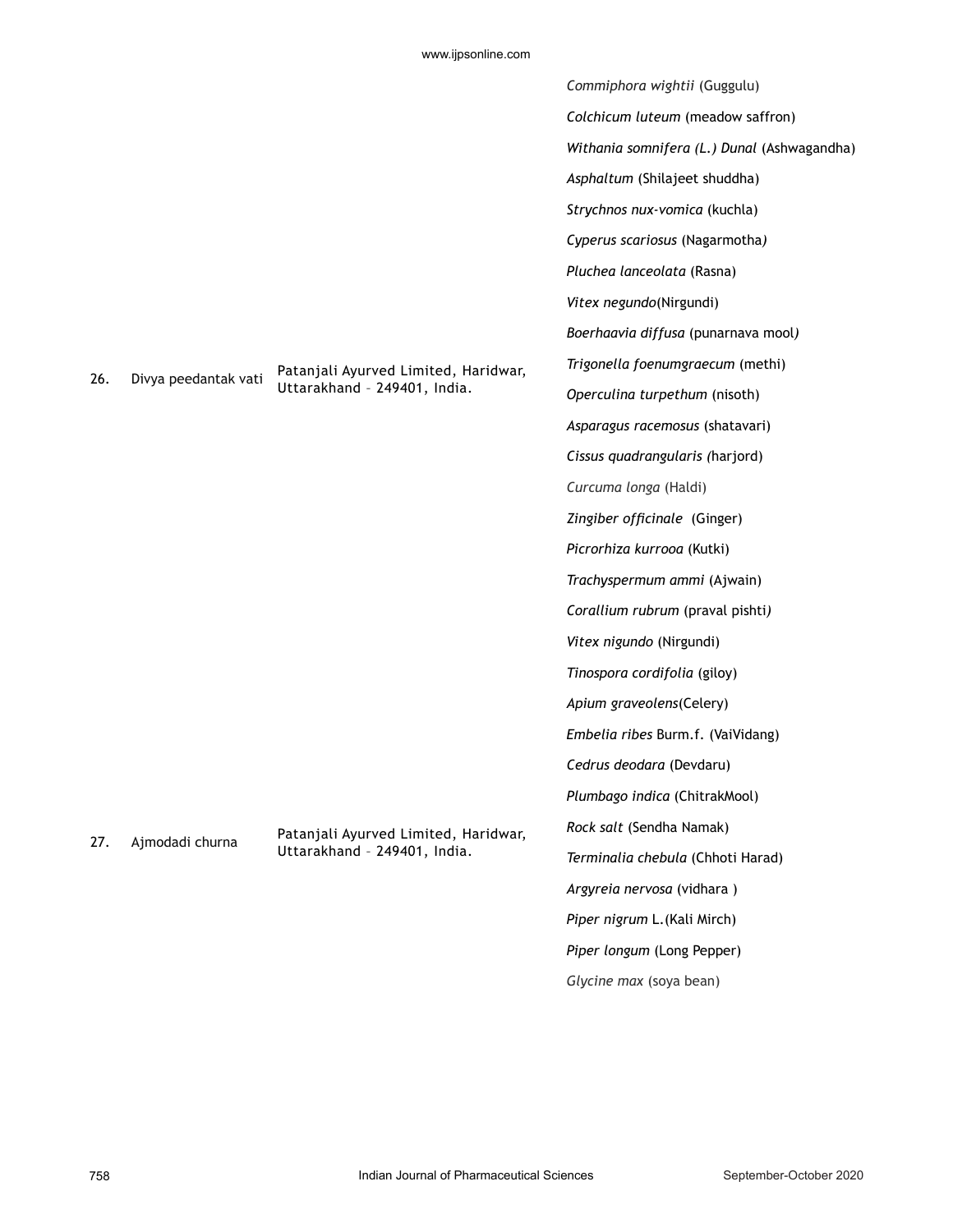|                                   | Sida cordifolia (Bala)                                         |
|-----------------------------------|----------------------------------------------------------------|
|                                   | Tinospora cordifolia (Giloy)                                   |
|                                   | Pluchea lanceolata (Rasna)                                     |
|                                   | Curcuma zedoaria (Kachur)                                      |
|                                   | Pinus roxburghii (Sarla)                                       |
|                                   | Cedrus deodara (Devdaru)                                       |
|                                   | Elettaria cardamomum (Elayachi)                                |
|                                   | Rubia cordifolia (Manjeeth)                                    |
|                                   | Aquilaria malaccensis (Agaru)                                  |
|                                   | Pterocarpus santalinus (Rakta Chandan)                         |
|                                   | Prunus puddum Roxb. (Padmaka)                                  |
|                                   | Abutilon indicum (Atibala)                                     |
|                                   | Cyperus scariosus (Nagarmotha)                                 |
|                                   | Vigna trilobata (jungle mat bean)                              |
|                                   | Teramnus labialis. Spreng (mashavan)                           |
|                                   | Vitex negundo Linn. (chaste tree)                              |
|                                   | Glycyrrhiza glabra (liquorice)                                 |
|                                   | Ocimum tenuiflorum (Tulsi)                                     |
| anjali Ayurved Limited, Haridwar, | Malaxis muscifera (Rishbhak)                                   |
| arakhand - 249401, India.         | Butea monosperma (Palasha)                                     |
|                                   | Abelmoschus moschatus(Lata kasturi) Mesua<br>ferrea (Nagkesar) |
|                                   | Indigofera tinctoria Linn. (Jayphal)                           |
|                                   | Saxifraga aizoon (rockfoils)                                   |
|                                   | Crocus sativus (Kunkuma)                                       |
|                                   | Parmelia perlata (Huds)                                        |
|                                   | Aegle marmelos (Bel Chhal)                                     |
|                                   | Myrica esculenta(Bayberry)                                     |
|                                   | Coccinia grandis (kanduri)                                     |
|                                   | Cinnamomum camphor (Kapoor)                                    |
|                                   | Syzygium aromaticum(Clove)                                     |
|                                   | Pimenta dioica (Clove Pepper)                                  |
|                                   | Saussurea costus (kuth)                                        |
|                                   | Nardostachys jatamansi (Jatamansi)                             |
|                                   | Callicarpa macrophylla Vahl. (PriyanguPhool)                   |
|                                   | Tabernaemontana divaricata                                     |
|                                   | (Dhayma)                                                       |
|                                   | Justicia adhatoda (Vasa)                                       |
|                                   | Sesamum indicum L. (Til Tail)                                  |

28. Bala taila 100ml Patangali Patangangan Patangangang Patangang Patangang Patangangan Patangangang Patangangan Patangangangan Patangangangangan Patangangangan Patangangangangan Patangangangangan Patangangangangangangang

Utta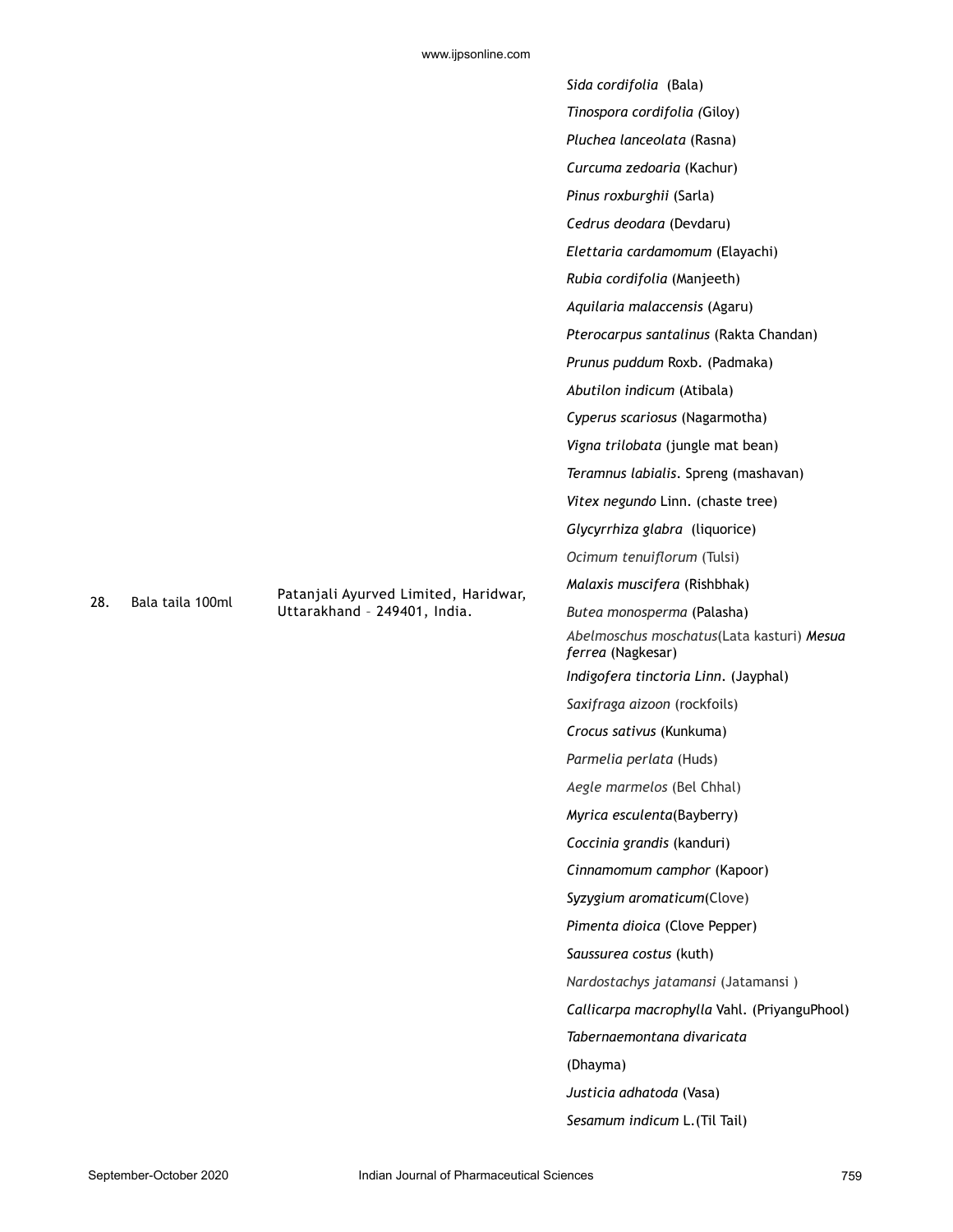|     |                            |                                                                                    | Sesamum indicum L. (Til Tail)       |
|-----|----------------------------|------------------------------------------------------------------------------------|-------------------------------------|
|     |                            |                                                                                    | Andrographis paniculata (Godugdha)  |
|     |                            |                                                                                    | Aegle marmelos (Bel Chhal)          |
|     |                            |                                                                                    | Withania somniferra (Ashwagandha)   |
|     |                            |                                                                                    | Solanum indicum (Bari Kateri)       |
|     |                            |                                                                                    | Tribulus terrestris (Gokhru)        |
|     |                            |                                                                                    | Oroxylum indicum (Sona patha)       |
|     |                            |                                                                                    | Sida cordiflolia (Bala Panchang)    |
|     |                            |                                                                                    | Erythrina variegate                 |
|     |                            |                                                                                    | Farhad Chhal (Paribhadra)           |
|     |                            |                                                                                    | Solanum surattense (Chhoti kateri)  |
|     |                            |                                                                                    | Boerhaavia diffusa (Punarnava Mool) |
|     |                            |                                                                                    | Clerodendrum plomidis (Ganiyari)    |
|     |                            |                                                                                    | Abutilon asiaticum (Kangh)          |
|     |                            |                                                                                    | Paederia foetida (Gandh Prasarini)  |
|     |                            |                                                                                    | Stereospermum suaveolensPatla)      |
|     |                            |                                                                                    | Sesamum indicum (Murchhit Til Tel)  |
|     |                            |                                                                                    | Asparagus racemosa (Shatavari)      |
|     |                            |                                                                                    | Pluchea lanceolata (Rasna)          |
|     |                            |                                                                                    | Foeniculum vulgare (Sounf)          |
|     |                            |                                                                                    | Cedrus deodara(Devdaru)             |
|     |                            |                                                                                    | Saussurea lappa (Kuth)              |
|     |                            |                                                                                    | Desmodium gangeticum (Shalparn)     |
| 29. | Mahanarayan taila<br>100ml | Shree Baidyanath Ayurved Bhawan Pvt. Ltd.,<br>1, Gupta Lane, Kolkata 700006, India | Phaseolus trilobus (Mugdhparni)     |
|     |                            |                                                                                    | Aquilaria agallocha(Agar)           |
|     |                            |                                                                                    | Mesua ferra (Nagkeshar)             |
|     |                            |                                                                                    | Nardostachys jatamansi (Jatamansi)  |
|     |                            |                                                                                    | Curcuma longa (Haldi)               |
|     |                            |                                                                                    | Berberis aristata (Daruhaldi)       |
|     |                            |                                                                                    | Parmelia perlata (Chharila)         |
|     |                            |                                                                                    | Santalum album(Safed Chandan)       |
|     |                            |                                                                                    | Elettaria cardamomum(Elaicihi)      |
|     |                            |                                                                                    | Rubia cordifolia (Manjith)          |
|     |                            |                                                                                    | Glycurrhiza glabra(Mulethi)         |
|     |                            |                                                                                    | Valeriana wallichi(Tagar)           |
|     |                            |                                                                                    | Cyperus rotundus(Nagarmotha)        |
|     |                            |                                                                                    | Cinnamomum tamala (Tejpata)         |
|     |                            |                                                                                    | Eclipta alba(Bhringraj)             |
|     |                            |                                                                                    | Puereria tuburosa (Bidarikand)      |
|     |                            |                                                                                    | Dioscorea alata (Bridhi)            |
|     |                            |                                                                                    | Valeriana wallichi (Sugandhabala)   |
|     |                            |                                                                                    | Acorus calamus (Bach)               |
|     |                            |                                                                                    | Butea monosperma (Palasmool)        |
|     |                            |                                                                                    | Leonotis nepetaefolia(Gathiwan)     |
|     |                            |                                                                                    | Cinnamomum camphor (Kapoor)         |
|     |                            |                                                                                    | Crocus sativus(Keshar)              |
|     |                            |                                                                                    | Abelmoschus moschatus(Lata kasturi) |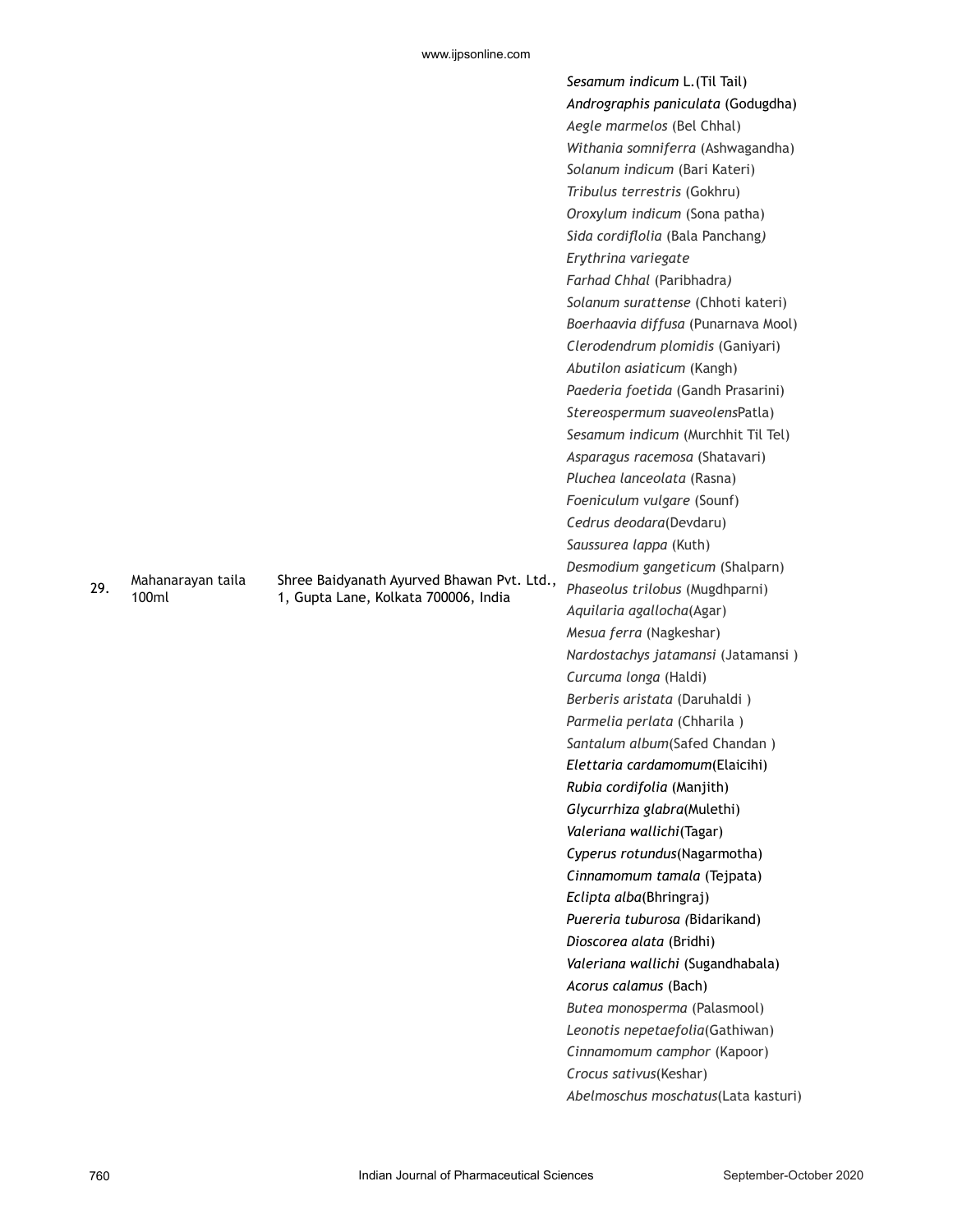|     |                   |                                                                      | Rock salt (Sandha Namak)                 |
|-----|-------------------|----------------------------------------------------------------------|------------------------------------------|
| 30. | Saindhavadi taila |                                                                      | Calotropis gigantean (L.) Dryand. (Arka) |
|     |                   |                                                                      | Piper nigrum L. (Kali Mirch)             |
|     |                   | Patanjali Ayurved Limited, Haridwar,<br>Uttarakhand - 249401, India. | Plumbago indica L. (Citrakamool)         |
|     |                   |                                                                      | Eclipta prostrate L. (Bhrngaraja)        |
|     |                   |                                                                      | Curcuma longa Linnaeus (Haldi)           |
|     |                   |                                                                      | Berberis aristata DC. (DaruHaldi)        |
|     |                   |                                                                      | Sesamum indicum L. (Til Taila)           |

doses significantly suppressed granulomatous tissue formation in cotton pellet-induced granuloma test $[126]$ .

The bioactive principles reported for anti-arthritic properties have been listed in Table 1 along with their respective plant source and mechanism of action. Also listed are the commercial anti-arthritic herbal products available in the market in Table 2. The compiled information regarding plants and their role in treatment of RA has been justified here as the perspective of plant derived medicine in the therapy of RA in near future.

#### **CONCLUSION**

In India, 45 % rheumatic diseases patients are having comorbidities such as hypertension, hypothyroidism and diabetes mellitus. Hence, timely diagnosis of associated comorbid conditions is very much necessary for efficient management of rheumatic diseases. The presently available synthetic drugs used for management of rheumatic diseases have fatal side effect on prolonged uses. However, several medicinal plants and their bioactive phytochemicals exhibited potential responses on experimental rheumatic diseases. Several medicinal plants products (extracts/fractions) and their bioactive phytochemicals such as Epigallocatechin-3 gallate exhibited inhibitory effect on the biomarkers namely TNF-α, TFN-γ, NFКβ, iNOS and COX which those are responsible for rheumatic diseases. In the present review, a list of medicinal plants reported for anti-arthritic properties, their bioactive phytochemicals and mechanism of action will be useful for research scholars, scientists, and industrialist. Though, several herbal formulations are available in market for management of RA and listed in the present review. But, there are huge scopes, for more and more research for invention of potent traditional knowledge based phyto-pharmaceutical drugs for treatment of RA.

## **Conflict of interests:**

The authors declared no conflict of interest.

## **REFERENCES**

1. Choudhary M, Kumar V, Malhotra H, Singh S. Medicinal

plants with potential anti-arthritic activity. J Intercult Ethnopharmacol 2015;4(2):147.

- 2. Pandey P, Tiwari S. Therapeutic potential of Indian plants for the treatment of rheumatoid arthritis. J Pharmacogn Phytochem 2018;7(3):37-41.
- 3. Yadav V, Jayalakshmi S, Singla RK, Patra A, Khan S. Preliminary assessment of anti-inflammatory activity of *Callicarpa macrophylla* Vahl. leaves extracts. Indo Global J Pharma Sci 2011;1(3):219-22.
- 4. Centers for Disease Control and Prevention (CDC. Arthritis as a potential barrier to physical activity among adults with obesity-United States, 2007 and 2009. MMWR. Morbidity and mortality weekly report  $2011;60(19):614$ .
- 5. Ward Y, Yap SF, Ravichandran V, Matsumura F, Ito M, Spinelli B, *et al.* The GTP binding proteins Gem and Rad are negative regulators of the Rho-Rho kinase pathway. J Cell Biol 2002;157(2):291-302.
- 6. Choudhary M, Kumar V, Gupta PK, Singh S. Anti-arthritic activity of *Barleria prionitis* Linn. leaves in acute and chronic models in Sprague Dawley rats. Bulletin of Faculty of Pharmacy, Cairo University 2014;52(2):199-209.
- 7. Makrides M, Best K, Yelland L, McPhee A, Zhou S, Quinlivan J, *et al.* A Randomized Trial of Prenatal n-3 Fatty Acid Supplementation and Preterm Delivery. N Engl J Med 2019;381(11):1035-45.
- 8. Harris Jr ED. Rheumatoid arthritis: pathophysiology and implications for therapy. N Engl J Med 1990;322(18):1277-89.
- 9. Chunxia C, Peng Z, Huifang P, Hanli R, Zehua H, Jizhou W. Extracts of *Arisaema rhizomatum* CEC Fischer attenuate inflammatory response on collagen-induced arthritis in BALB/c mice. J Ethnopharmacol 2011;133(2):573-82.
- 10. Ngoc DD, Catrina AI, Lundberg K, Harris HE, Ha NT, Anh PT, *et al.* Inhibition by *Artocarpus tonkinensis* of the development of collagen‐induced arthritis in rats. Scand J Immunol 2005;61(3):234-41.
- 11. Chitme HR, Patel NP. Antiarthritis activity of *Aristolochia bracteata* extract in experimental animals. Open Nat Prod J 2009;2(1):6-15.
- 12. Nimesh S. Herbal drug is better than allopathic drug in the treatment of rheumatoid arthritis. Ind J Pharmacol 2018;5:539- 45.
- 13. Yassine EZ, Dalila B, El MansouriLatifa BS, Lebtar S, Sanae A, Abdellah F. Phytochemical Screening, Anti-inflammatory Activity and Acute Toxicity of Hydro-ethanolic, Flavonoid, Tannin and Mucilage Extracts of *Lavandula stoechas* L. from Morocco. Int J Pharm Phytochem Res 2016;8(1):31-7.
- 14. Cao H, Yu R, Choi Y, Ma ZZ, Zhang H, Xiang W, *et al.* Discovery of cyclooxygenase inhibitors from medicinal plants used to treat inflammation. Pharmacol Res 2010;61(6):519-24.
- 15. Lee J, Kim KA, Jeong S, Lee S, Park HJ, Kim NJ, *et al.* Anti-inflammatory, anti-nociceptive, and anti-psychiatric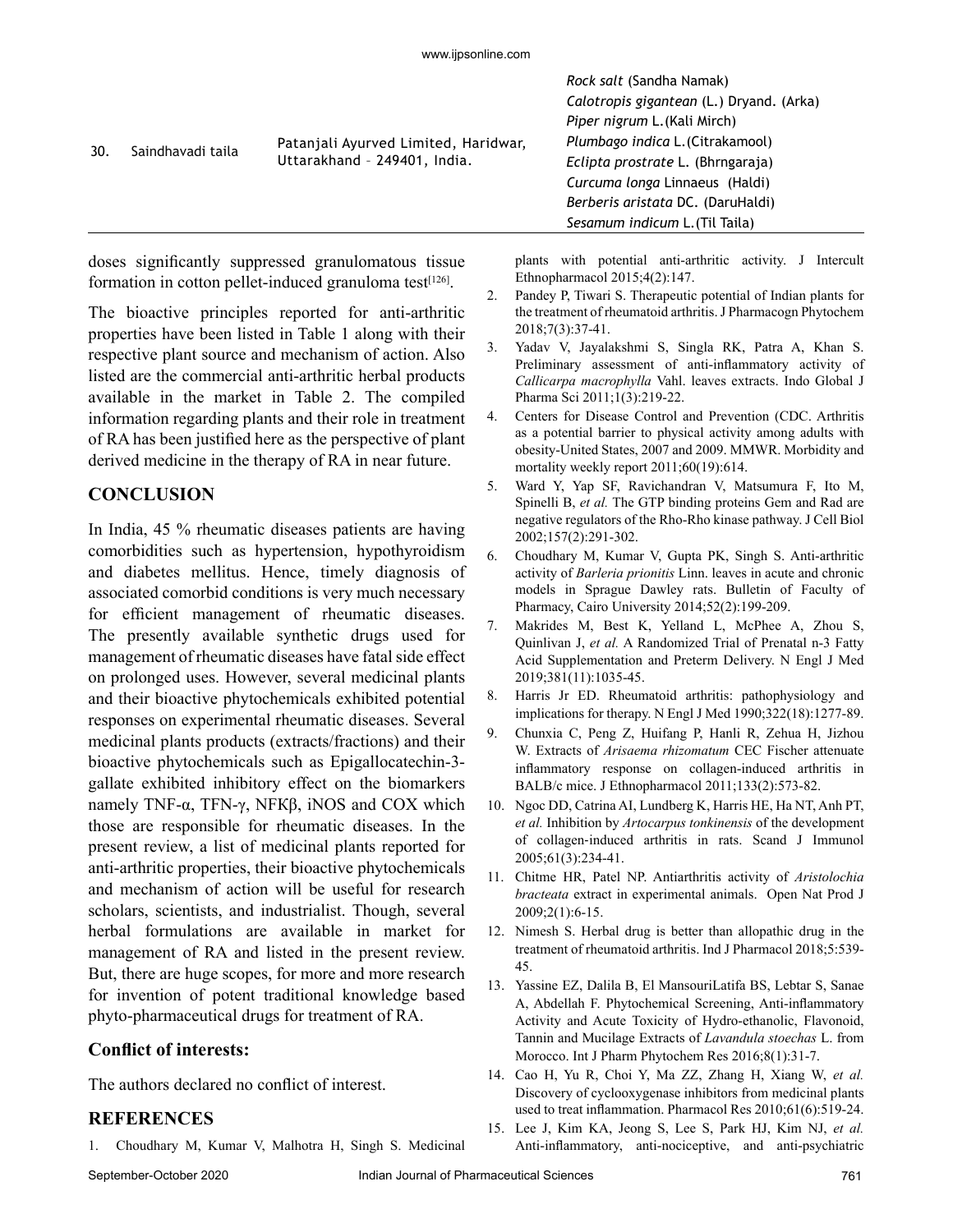effects by the rhizomes of *Alpinia officinarum* on complete Freund's adjuvant-induced arthritis in rats. J Ethnopharmacol 2009;126(2):258-64.

- 16. Adebayo SA, Dzoyem JP, Shai LJ, Eloff JN. The antiinflammatory and antioxidant activity of 25 plant species used traditionally to treat pain in southern African. BMC Complement Altern Med 2015;15(1):159.
- 17. Guardia T, Rotelli AE, Juarez AO, Pelzer LE. Antiinflammatory properties of plant flavonoids. Effects of rutin, quercetin and hesperidin on adjuvant arthritis in rat. Farmaco 2001;56(9):683-7.
- 18. Bao J, Dai SM. A Chinese herb *Tripterygium wilfordii* Hook F in the treatment of rheumatoid arthritis: mechanism, efficacy, and safety. Rheumatol Int 2011;31(9):1123-9.
- 19. Ganju L, Karan D, Chanda S, Srivastava KK, Sawhney RC, Selvamurthy W. Immunomodulatory effects of agents of plant origin. Biomed Pharmacother 2003;57(7):296-300.
- 20. Efthimiou P, Kukar M. Complementary and alternative medicine use in rheumatoid arthritis: proposed mechanism of action and efficacy of commonly used modalities. Rheumatol Int 2010;30(5):571-86.
- 21. Adhikary R, Majhi A, Mahanti S, Bishayi B. Protective effects of methanolic extract of *Adhatoda vasica* Nees leaf in collageninduced arthritis by modulation of synovial toll-like receptor-2 expression and release of pro-inflammatory mediators. J Nutr Intermed Metab 2016 Mar 1;3:1.
- 22. Gautam R, Jachak SM, Saklani A. Anti-inflammatory effect of *Ajuga bracteosa* Wall Ex Benth. mediated through cyclooxygenase (COX) inhibition. J Ethnopharmacol 2011;133(2):928-30.
- 23. Kaithwas G, Gautam R, Jachak SM, Saklani A. Antiarthritic effects of *Ajuga bracteosa* Wall ex Benth. in acute and chronic models of arthritis in albino rats. Asian Pac J Trop Biomed 2012;2(3):185-8.
- 24. Ameri A. The effects of Aconitum alkaloids on the central nervous system. Prog Neurobiol 1998;56(2):211-35.
- 25. Jabeen N, Shawl AS, Dar GH, Sultan P. Callus induction and organogenesis from explants of *Aconitum heterophyllum* medicinal plant. Biotechnol 2006;5(3):287-91.
- 26. Zhao KJ, Dong TT, Tu PF, Song ZH, Lo CK, Tsim KW. Molecular genetic and chemical assessment of radix *Angelica* (Danggui) in China. J Agric Food Chem 2003;51(9):2576-83.
- 27. Xu Q, Zhou Y, Zhang R, Sun Z, Cheng LF. Antiarthritic activity of Qi-Wu rheumatism granule (a Chinese herbal compound) on complete Freund's adjuvant-induced arthritis in rats. Evid Based Complement Alternat Med 2017;2017:1960517.
- 28. Park G, Lee SH, Han JY, Oh DS. Altered TNF- $\alpha$  response by Aconibal® and methotrexate in a lipopolysaccharide-induced setting of inflammatory conditions: Potential on a synergistic combination. J Ethnopharmacol 2018;213:191-7.
- 29. Wei WL, Zeng R, Gu CM, Qu Y, Huang LF. Angelica sinensis in China-A review of botanical profile, ethnopharmacology, phytochemistry and chemical analysis. J Ethnopharmacol 2016;190:116-41.
- 30. Hook ILI. Danggui to *Angelica sinensis* root: Are potential benefits to European women lost in translation? A review. J Ethnopharmacol 2014;152(1):1-13.
- 31. Zhao KJ, Dong TT, Tu PF, Song ZH, Lo CK, Tsim KW. Molecular genetic and chemical assessment of radix *Angelica* (Danggui) in China. J Agric Food Chem 2003;51(9):2576-83.
- 32. Wang YL, Liang YZ, Chen BM, He YK, Li BY, Hu QN. LC-DAD-APCI-MS-based screening and analysis of the absorption and metabolite components in plasma from a rabbit

administered an oral solution of danggui. Anal Bioanal Chem 2005;383(2):247-54.

- 33. Dong ZB, Li SP, Hong M, Zhu Q. Hypothesis of potential active components in *Angelica sinensis* by using biomembrane extraction and high performance liquid chromatography. J Pharma Biomed Anal 2005;38(4):664-9.
- 34. Lee WS, Lim JH, Sung MS, Lee EG, Oh YJ, Yoo WH. Ethyl acetate fraction from *Angelica sinensis* inhibits IL-1β-induced rheumatoid synovial fibroblast proliferation and COX-2, PGE2, and MMPs production. Biol Res 2014;47(1):41.
- 35. Magdalou J, Chen LB, Wang H, Qin J, Wen Y, Li XJ, *et al. Angelica sinensis* and osteoarthritis: a natural therapeutic link? Biomed Mater Eng 2015;25(s1):179-86.
- 36. Lee WY, Chen HY, Chen KC, Chen CY. Treatment of rheumatoid arthritis with traditional Chinese medicine. BioMed Res Int 2014;2014:528018.
- 37. Khadse CD, Kakde RB. Anti-inflammatory activity of aqueous extract fractions of *Barleria prionitis* L roots. Asian J Plant Sci Res 2011;1(2):63-8.
- 38. Duke JA. Handbook of medicinal herbs. CRC press; 2002.
- 39. Yashwanth BM, Rai SS, Gowda KS. Effect of *Bryonia alba* homeopathic formulation in mono sodium urate induced gouty arthritis and potassium oxonate induced hyperuricemia in experimental animals. World J Pharm Pharm Sci 2014;4:1120- 34.
- 40. Patil KR, Patil CR, Jadhav RB, Mahajan VK, Patil PR, Gaikwad PS. Anti-arthritic activity of bartogenic acid isolated from fruits of *Barringtonia racemosa* Roxb.(Lecythidaceae). Evid Based Complement Alternat Med 2011;2011:785245.
- 41. Çitoğlu GS, Acıkara ÖB, Yılmaz BS, Özbek H. Evaluation of analgesic, anti-inflammatory and hepatoprotective effects of lycorine from *Sternbergia fisheriana* (Herbert) Rupr. Fitoterapia 2012;83(1):81-7.
- 42. Kim YH, Kim KH, Han CS, Park SH, Yang HC, Lee BY, *et al.* Anti-inflammatory activity of *Crinum asiaticum* Linne var. japonicum extract and its application as a cosmeceutical ingredient. J Cosmet Sci 2008;59(5):419-30.
- 43. Rahman MA, Sharmin R, Uddin MN, Rana MS, Ahmed NU. Antibacterial, antioxidant and cytotoxic properties of Crinum asiaticum bulb extract. Banglad J Microbiol 2011;28(1):1-5.
- 44. Rahman MA, Hossain SA, Ahmed NU, Islam MS. Analgesic and anti-inflammatory effects of *Crinum asiaticum* leaf alcoholic extract in animal models. African J Biotechnol 2013;12(2):212-8.
- 45. Samud AM, Asmawi MZ, Sharma JN, Yusof AP. Antiinflammatory activity of *Crinum asiaticum* plant and its effect on bradykinin-induced contractions on isolated uterus. Immunopharmacol 1999;43(2-3):311-6.
- 46. He Y, Yue Y, Zheng X, Zhang K, Chen S, Du Z. Curcumin, inflammation, and chronic diseases: how are they linked? Molecules 2015;20(5):9183-213.
- 47. Heger M, van Golen RF, Broekgaarden M, Michel MC. The molecular basis for the pharmacokinetics and pharmacodynamics of curcumin and its metabolites in relation to cancer. Pharmacol Rev 2014;66(1):222-307.
- 48. Wang YJ, Pan MH, Cheng AL, Lin LI, Ho YS, Hsieh CY, *et al.* Stability of curcumin in buffer solutions and characterization of its degradation products. J Pharma Biomed Anal 1997;15(12):1867-76.
- 49. Zahidah A, Faizah O, Nur Aqilah K, Taty Anna K. Curcumin as an Anti-Arthritic Agent in Collagen-Induced Arthritic Sprague-Dawley Rats. Sains Malaysiana 2012;41(5):591-5.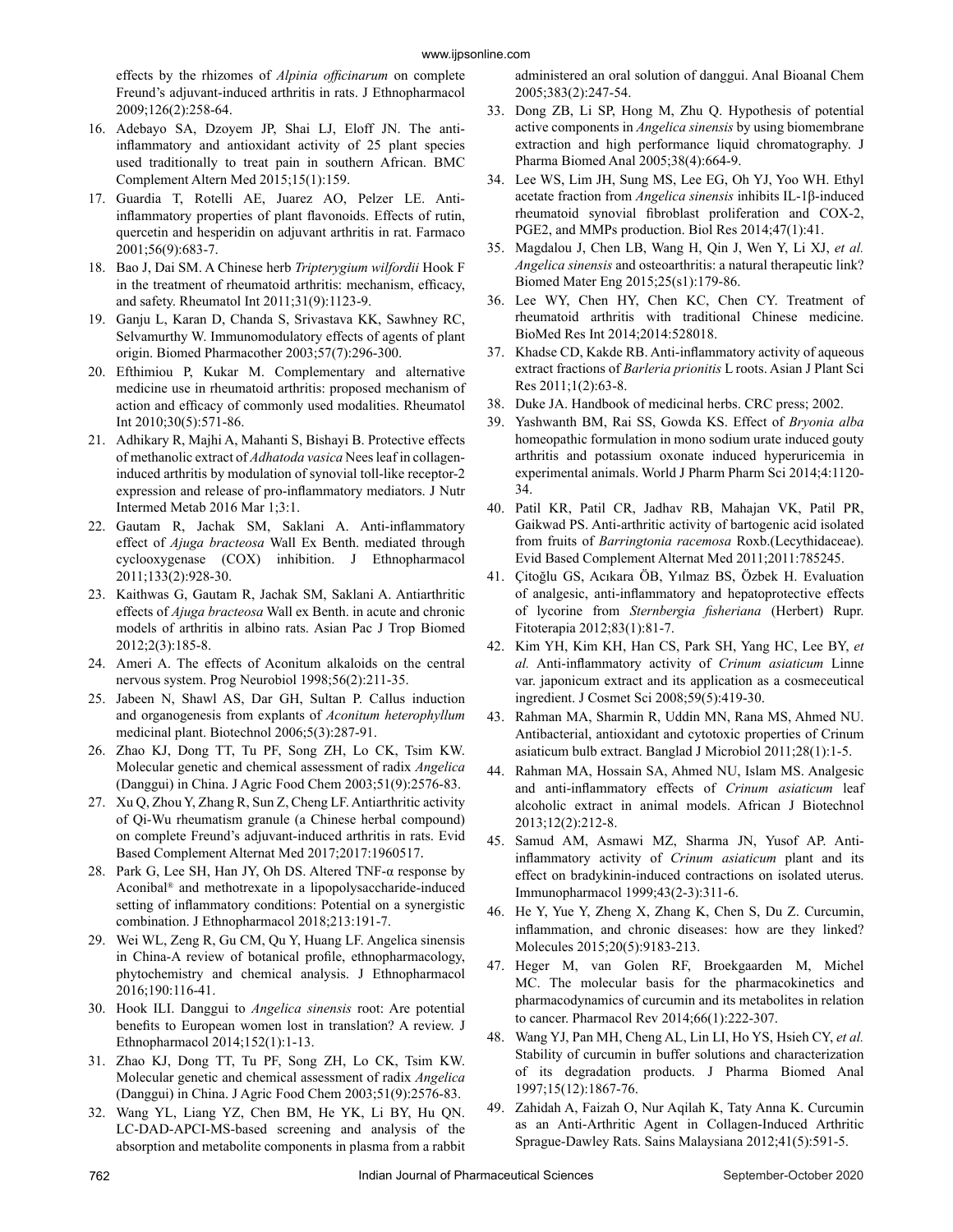- 50. Srimal RC, Dhawan BN. Pharmacology of diferuloyl methane (curcumin), a non‐steroidal anti‐inflammatory agent. J Pharma Pharmacol 1973;25(6):447-52.
- 51. Dcodhar SD, Sethi R, Srimal RC. Preliminary study on antirheumatic activity of curcumin (diferuloyl methane). Ind J Med Res 2013;138(1):632-634.
- 52. Hamidpour R, Hamidpour S, Hamidpour M, Sohraby M, Hamidpour M. Turmeric (Curcuma longa): from a variety of traditional medicinal applications to its novel roles as active antioxidant, anti-inflammatory, anti-cancer, and anti-diabetes. Int J Pharmacol Phytochem Ethnomed 2015;1:37-45.
- 53. Jurenka JS. Anti-inflammatory properties of curcumin, a major constituent of *Curcuma longa*: a review of preclinical and clinical research. Altern Med Rev 2009;14(2):141-53.
- 54. Funk JL, Oyarzo JN, Frye JB, Chen G, Lantz RC, Jolad SD, *et al.* Turmeric extracts containing curcuminoids prevent experimental rheumatoid arthritis. J Nat Prod 2006;69(3):351-5.
- 55. Enas AK. Study of the possible protective and therapeutic influence of coriander (*Coriandrum sativum* L.) against neurodegenerative disorders and Alzheimer's disease induced by aluminum chloride in cerebral cortex of male albino rats. Nat Sci 2010;8(11):202-13.
- 56. Nair V, Singh S, Gupta YK. Evaluation of disease modifying activity of *Coriandrum sativum* in experimental models. Ind J Med Res 2012;135(2):240.
- 57. Rajeshwari U, Andallu B. Medicinal benefits of coriander (*Coriandrum sativum* L). Spatula DD 2011;1(1):51-8.
- 58. Nair V, Singh S, Gupta YK. Anti-granuloma activity of *Coriandrum sativum* in experimental models. J Ayurveda Integr Med 2013;4(1):13.
- 59. Singh MK, Khare G, Iyer SK, Sharwan G, Tripathi DK. *Clerodendrum serratum*: A clinical approach. J Appl Pharm Sci 2012;2(2):11-5.
- 60. Shareef IM, Leelavathi S, Gopinath SM. Evaluation of *in vivo* Activity of *Clerodendrum serratum* L. against Rheumatism. Int J Innovat Res Sci Eng Technol 2013;2(12):7750-8.
- 61. Wilson E, Rajamanickam G, Vyas N, Agarwal A, Dubey G. Herbs used in Siddha medicine for arthritis- A review. Indian J Tradit Knowl 2007;6(4):678-86.
- 62. Solapure P, Pradeep RM, Hegde PL. Comparative antiinflammatory activity of *Clerodendrum serratum* (Linn) Moon and Solanum xanthocarpum Schrad and Wendl in wistar ablino rats. J Phytopharmacol 2016;5(2):38-44.
- 63. El-Far AH, Shaheen HM, Alsenosy AW, El-Sayed YS, Al Jaouni SK, Mousa SA. Costus speciosus: Traditional Uses, Phytochemistry, and Therapeutic Potentials. Pharmacogn Revi 2018;12(23):120-7.
- 64. Srivastava S, Singh P, Jha KK, Mishra G, Srivastava S, Khosa RL. Evaluation of anti-arthritic potential of the methanolic extract of the aerial parts of Costus speciosus. J Ayurveda Integr Med 2012;3(4):204.
- 65. Chaudhary AK, Ahmad S, Mazumder A. *Cedrus deodara* (Roxb.) Loud.: a review on its ethnobotany, phytochemical and pharmacological profile. Pharmacogn J 2011;3(23):12-7.
- 66. Shinde UA, Phadke AS, Nair AM, Mungantiwar AA, Dikshit VJ, Saraf MN. Studies on the anti-inflammatory and analgesic activity of *Cedrus deodara* (Roxb.) Loud. wood oil. J Ethnopharmacol 1999;65(1):21-7.
- 67. Gupta S, Gupta A, Gupta AK, Pakash D. *In vitro* Antiarthritic activity of ethanolic extracts of *Callicarpa macrophyall* flower. Int Res J Pharm 2013;4(3):160-2.
- 68. Marzouk B, Marzouk Z, Haloui E, Turki M, Bouraoui A, Aouni M, *et al.* Anti-inflammatory evaluation of immature

fruit and seed aqueous extracts from several populations of Tunisian *Citrullus colocynthis* Schrad. African J Biotechnol 2011;10(20):4217-25.

- 69. Biswal B. Standardization protocol development of hydroalcoholic extract of fruits of *Citrullus Colocynthis* against anti-arthritic activity. Int J Green Pharm 2016;10(1):59-63.
- 70. Rathi B, Bodhankar S, Mohan V, Thakurdesai P. Ameliorative effects of a polyphenolic fraction of *Cinnamomum zeylanicum* L. bark in animal models of inflammation and arthritis. Sci Pharm 2013;81(2):567-90.
- 71. Ahmad F, Khan RA, Rasheed S. Preliminary screening of methanolic extracts of *Celastrus paniculatus* and *Tecomella undulata* for analgesic and anti-inflammatory activities. J Ethnopharmacol 1994;42(3):193-8.
- 72. Shashank D, Rajendra SV, Mistry A. An overview of Phytoconstituents and Pharmacological Activities of *Celastrus paniculatus* Willd. J Pharm Res 2018;16(4):307-13.
- 73. Pracheta SV, Paliwal R, Sharma S. *In vitro* free radical scavenging and antioxidant potential of ethanolic extract of *Euphorbia neriifolia* Linn. Int J Pharm Pharm Sci 2011;3(1):238-42.
- 74. Kirtikar KR. Indian Medicinal Plants: By KR Kirtikar, BD Basu, and ICS. Sudhindra Nath Basu; 1918.
- 75. Chandrasenan P, Neethu MV, Anjumol VM, Anandan V, Selvaraj R. Triterpenoid fraction isolated from *Euphorbia tirucalli* Linn. ameliorates collagen induced arthritis in Wistar rats. J App Pharm Sci 2016;6(1):70-5.
- 76. Bani S, Kaul A, Khan B, Gupta VK, Satti NK, Suri KA, *et al.* Anti-arthritic activity of a biopolymeric fraction from *Euphorbia tirucalli*. J Ethnopharmacol 2007;110(1):92-8.
- 77. Zuzarte M, Gonçalves MJ, Cavaleiro C, Cruz MT, Benzarti A, Marongiu B, *et al.* Antifungal and anti-inflammatory potential of *Lavandula stoechas* and *Thymus herba-barona* essential oils. Industrial Crops Prod 2013 Jan 1;44:97-103.
- 78. Algieri F, Rodriguez-Nogales A, Vezza T, Garrido-Mesa J, Garrido-Mesa N, Utrilla MP, *et al.* Anti-inflammatory activity of hydroalcoholic extracts of *Lavandula dentata* L. and *Lavandula stoechas* L. J Ethnopharmacol 2016;190:142-58.
- 79. Mahajan SG, Mali RG, Mehta AA. Protective effect of ethanolic extract of seeds of *Moringa oleifera* Lam. against inflammation associated with development of arthritis in rats. J Immunotoxicol 2007;4(1):39-47.
- 80. Kumar V, Verma A, Ahmed D, Sachan NK, Anwar F, Mujeeb M. Fostered antiarthritic upshot of *Moringa oleifera* lam. stem bark extract in diversely induced arthritis in wistar rats with plausible mechanism. Int J Pharm Sci Res 2013;4(10):3894.
- 81. Mohanty RB, Panda T, Tripathy BK. Medicinal rice varieties of India need urgent attention. Curr Sci 2012;102(4):25.
- 82. Boominathan M, Bakiyalakshmi SV. *In Vitro* anti arthritic activity of Njavara rice. Asian J Pharm Res 2016;6(4):250-2.
- 83. Rahman H, Eswaraiah MC, Vakati K, Madhavi P. *In vitro* studies suggest probable mechanism of eucalyptus oil for antiinflammatory and anti-arthritic activity. Int J Phyto Pharm 2012;2:81-3.
- 84. Vane JR, Botting RM. New insights into the mode of action of anti-inflammatory drugs. Inflamm Res 1995;44(1):1-0.
- 85. Agrawal SS, Paridhavi M. Herbal drug technology. Hyderabad: Universities Press Private Limited; 2007.
- 86. Mohanlal S, Parvathy R, Shalini V, Mohanan R, Helen A, Jayalekshmy A. Chemical indices, antioxidant activity and anti‐inflammatory effect of extracts of the medicinal rice "njavara" and staple varieties: a comparative study. J Food Biochem 2013;37(3):369-80.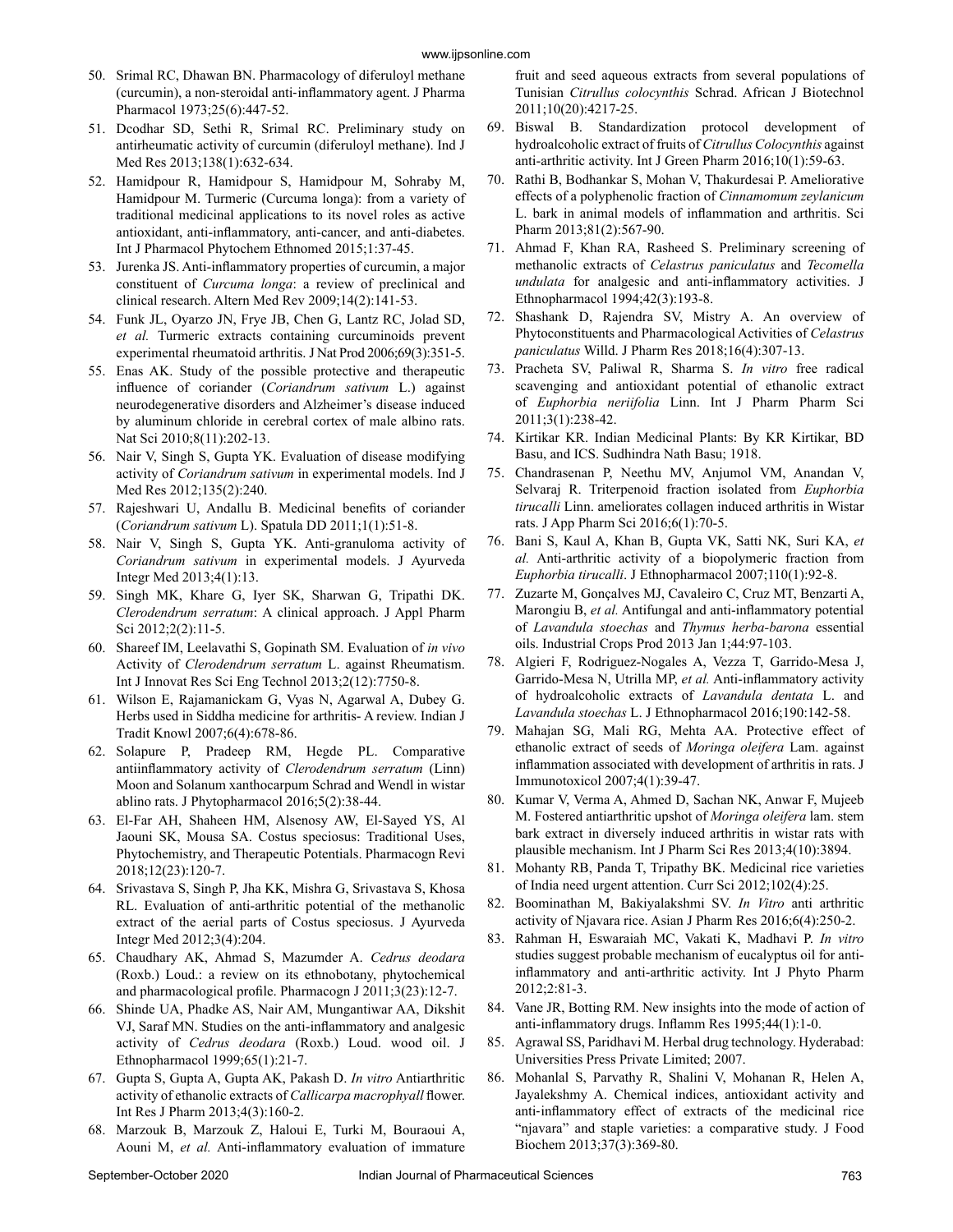- 87. Pandey A, Bani S, Shah B. Pinitol: a novel compound with anti-arthritic effect in pre-clinical study. Int J Rheumat Dis 2010;13:16.
- 88. Bang JS, Choi HM, Sur BJ, Lim SJ, Kim JY, Yang HI, *et al.* Anti-inflammatory and antiarthritic effects of piperine in human interleukin 1β-stimulated fibroblast-like synoviocytes and in rat arthritis models. Arthritis Res Ther 2009;11(2):1-9.
- 89. Rajendran R, Krishnakumar E. Anti-arthritic activity of *Premna serratifolia* Linn., wood against adjuvant induced arthritis. Avicenna J Med Biotechnol 2010;2(2):101.
- 90. Mei H, Zuo S, Ye L, Wang J, Ma S. Review of the application of the traditional Chinese medicinal herb, *Ranunculus sceleratus* Linn. J Med Plant Res 2012;6(10):1821-6.
- 91. Aslam MS, Choudhary BA, Uzair M, Ijaz AS. The genus Ranunculus: a phytochemical and ethnopharmacological review. Int J Pharm Pharm Sci 2012;4(5):15-22.
- 92. Prieto JM, Recio MC, Giner RM, Máñez S, Rıos JL. Pharmacological approach to the pro-and anti-inflammatory effects of Ranunculus sceleratus L. J Ethnopharmacol 2003;89(1):131-7.
- 93. Patel Ritesh G, Pathak Nimish L, Rathod Jaimik D, LD P, Bhatt Nayna M. Phytopharmacological properties of *Randia dumetorum* as a potential medicinal tree: an overview. J Appl Pharm Sci 2011;1(10):24-6.
- 94. Patel RG, Pathak NL, Rathod JD, Jivani DN, Thaker RU, Bhatt NM. Anti-Arthritic and Anti-Inflammatory Activity of Methanolic Extract of *Randia Dumetorum* Fruits In Freund" s Complete Adjuvant Induced Arthritis. World J Pharm sci 2012;1(2):309-25.
- 95. Saneja A, Kaushik P, Kaushik D, Kumar S, Kumar D. Antioxidant, analgesic and anti-inflammatory activities of *Santalum album* Linn. Plant Med 2009;75(4):102.
- 96. Gupta A, Chaphalkar SR. Anti-inflammatory and immunosuppressive activities of flavonoids from medicinal plants. J Herb Med Pharmacol 2016;5(3):120-4.
- 97. González AG, Andrés LS, Aguiar ZE, Luis JG. Diterpenes from *Salvia mellifera* and their biogenetic significance. Phytochem 1992;31(4):1297-305.
- 98. Gupta SR, Nirmal SA, Patil RY, Asane GS. Anti-arthritic activity of various extracts of *Sida rhombifolia* aerial parts. Nat Prod Res 2009;23(8):689-95.
- 99. Narendhirakannan RT, Limmy TP. Anti-inflammatory and anti-oxidant properties of *Sida rhombifolia* stems and roots in adjuvant induced arthritic rats. Immunopharmacol Immunotoxicol 2012;34(2):326-36.
- 100. Banerjee S, Sur TK, Mandal S, Das PC, Sikdar S. Assessment of the anti-inflammatory effects of *Swertia chirata* in acute and chronic experimental models in male albino rats. Ind J Pharmacol 2000;32(1):21-4.
- 101. Sur TK, Banerjee S, Sur K, Mandal S, Das C, Sikdar S. Assessment of the anti-inflammatory effect of *Swertia chirata* in acute and chronic experimental models in male albino rats DST-WB View project Nanoparticle Modified Dye-sensitized Solar Cell: Toward Renewable and Sustainable Energy Source for Bangladesh. Ind J Pharmacol 2000;1(1):21-4.
- 102. Ghosal S, Sharma PV, Chaudhuri RK, Bhattacharya SK. Chemical constituents of the gentianaceae V: Tetraoxygenated xanthones of *Swertia chirata* buch.‐ham. J Pharm Sci 1973;62(6):926-30.
- 103. Ghosal S, Sharma PV, Jaiswal DK. Chemical constituents of gentianaceae XXIII: tetraoxygenated and pentaoxygenated xanthones and xanthone O-glucosides of *Swertia angustifolia* Buch.-Ham. J Pharm Sci 1978;67(1):55-60.
- 104. Sirish Kumar IV, Paul BN, Asthana R, Saxena A, Mehrotra S, Rajan G. *Swertia chirayita* Mediated Modulation of Interleukin‐1β Interleukin‐6, Interleukin‐10, Interferon‐γ, and Tumor Necrosis Factor‐α in Arthritic Mice. Immunopharmacol Immunotoxicol 2003;25(4):573-83.
- 105. Kumar EK, Mastan SK, Reddy KR, Reddy GA, Raghunandan N, Chaitanya G. Anti-arthritic property of the methanolic extract of *Syzygium cumini* seeds. Int J Integr Biol 2008;4(1):55-61.
- 106. Venkataramanan RV, Chitra V, Raju D, Sumithra M, Prakash MP, Goswami H. Evaluation of Antirheumatic Activity of Petroleum Ether Extract of *Syzygium cumini* Stem Bark in Rats. Biomed Pharmacol J 2016;9(2):639-42.
- 107. Soeken KL, Miller SA, Ernst E. Herbal medicines for the treatment of rheumatoid arthritis: a systematic review. Rheumatology 2003;42(5):652-9.
- 108. Wang HL, Jiang Q, Feng XH, Zhang HD, Ge L, Luo CG, *et al. Tripterygium wilfordii* Hook F versus conventional synthetic disease-modifying anti-rheumatic drugs as monotherapy for rheumatoid arthritis: a systematic review and network metaanalysis. BMC Complement Alternat Med 2016;16(1):215.
- 109. Lipsky PE, Tao XL. A potential new treatment for rheumatoid arthritis: thunder god vine. In: Seminars in arthritis and rheumatism 1997;26(5):713-23.
- 110. Tao X, Younger J, Fan FZ, Wang B, Lipsky PE. Benefit of an extract of *Tripterygium Wilfordii* Hook F in patients with rheumatoid arthritis: A double‐blind, placebo‐controlled study. Arthritis Rheum 2002;46(7):1735-43.
- 111. Wang X, Zu Y, Huang L, Yu J, Zhao H, Wen C, *et al.* Treatment of rheumatoid arthritis with combination of methotrexate and Tripterygium wilfordii: a meta-analysis. Life Sci 2017;171:45- 50.
- 112. Asgarpanah J, Mohajerani R. Phytochemistry and pharmacologic properties of *Urtica dioica* L. J Med Plant Res 2012;6(46):5714-9.
- 113. Chrubasik S, Enderlein W, Bauer R, Grabner W. Evidence for antirheumatic effectiveness of Herba *Urticae dioicae* in acute arthritis: A pilot study. Phytomedicine 1997;4(2):105-8.
- 114. Riehemann K, Behnke B, Schulze-Osthoff K. Plant extracts from stinging nettle (*Urtica dioica*), an antirheumatic remedy, inhibit the proinflammatory transcription factor NF-κB. FEBS lett 1999;442(1):89-94.
- 115. Gupta A, Singh S. Evaluation of anti-inflammatory effect of *Withania somnifera* root on collagen-induced arthritis in rats. Pharm Biol 2014;52(3):308-20.
- 116. Singh D, Aggarwal A, Maurya R, Naik S. *Withania somnifera* inhibits NF‐κB and AP‐1 transcription factors in human peripheral blood and synovial fluid mononuclear cells. Phytother Res 2007;21(10):905-13.
- 117. Ganesan K, Sehgal PK, Mandal AB, Sayeed S. Protective effect of *Withania somnifera* and *Cardiospermum halicacabum* extracts against collagenolytic degradation of collagen. Appl Biochem Biotechnol 2011;165(3-4):1075-91.
- 118. Patil D, Gautam M, Jadhav U, Mishra S, Karupothula S, Gairola S, *et al*. Physicochemical stability and biological activity of *Withania somnifera* extract under real-time and accelerated storage conditions. Planta Med 2010;76(05):481-8.
- 119. Al-Nahain A, Jahan R, Rahmatullah M. *Zingiber officinale*: a potential plant against rheumatoid arthritis. Arthritis 2014;2014:1-8.
- 120. Mascolo N, Jain R, Jain SC, Capasso F. Ethnopharmacologic investigation of ginger (*Zingiber officinale*). J Ethnopharmacol 1989;27(1-2):129-40.